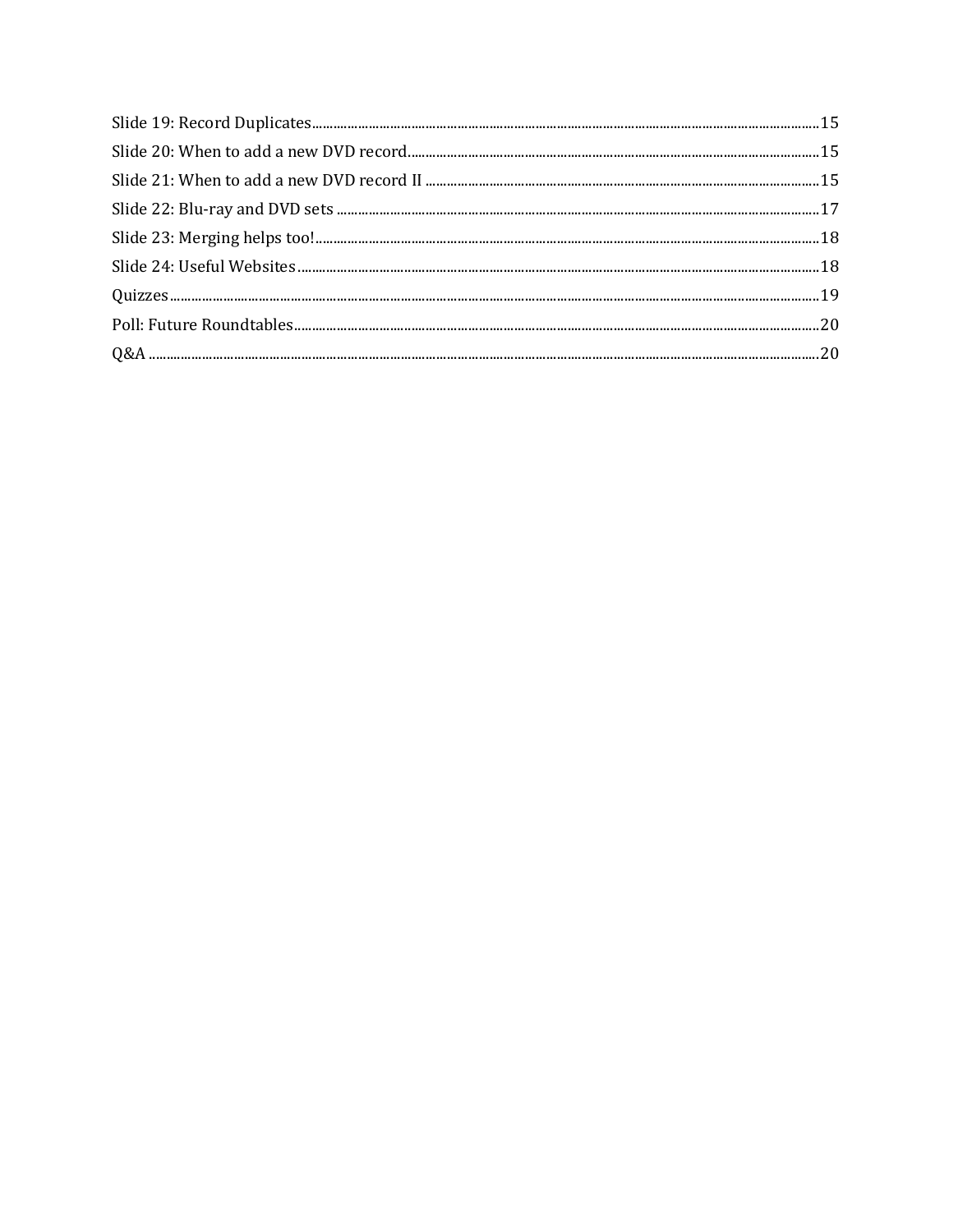### INTRODUCTION

<span id="page-2-0"></span>{Sarah Childs}

Good morning everybody! This is Sarah Childs, and I am the chair of the Evergreen Indiana Cataloging Committee. And I am here to present the Fall Roundtable to you this morning. I'm afraid it's not not the most exciting stuff so I'm going to do my best to keep your attention. But we're talking about the MARC record and you all know about the 008 fixed fields. And we're going to talk about other fields in the MARC record that have coding that can affect the way the catalog works and displays.

<span id="page-2-1"></span>So, let's get started. [1:20]

### SLIDE 1: CONTACT INFORMATION

Here is my contact information, e-mail address and phone number, and I always like to put those out there to remind you that, hey, I am glad answer questions any time. Particularly, I am glad to answer questions about cataloging in Evergreen Indiana. If you get off that topic, then I might not be so helpful.

<span id="page-2-2"></span>But for that I'm always glad to help out and do troubleshooting if need be. [1:48]

### SLIDE 2: 007 FIELD

OK, so like I said we're...you're all familiar with 008 field, because we talk about that in the advanced training and probably many of you are familiar with it from previous cataloging training, but there are other fields in the MARC record that work similarly to the 008 and the 007 is one of them.

So, the 007 field provides coded information about the physical characteristics of an item. It provides different information and has, depending on the type of material, and so it has different codes for different types of materials. So the 007 is sort of like the 008 in that, depending on the type of material, you have to enter things into different fields and provide different information. It can be repeated if there's multiple types of materials associated with a record. There...you can use it for books, but generally one isn't entered into book records, and even though we're talking about 007, it has no *License to Kill*.

Let's take a look some 007 fields in the MARC record.

So, I guess since we're talking about the 007 fields; we'll go with *Skyfall*.

Okay, so, as you all know, though the fixed fields at the top of the record display in this handy grid,

unfortunately you don't have a handy grid like this for the 007 field. All you have is this line down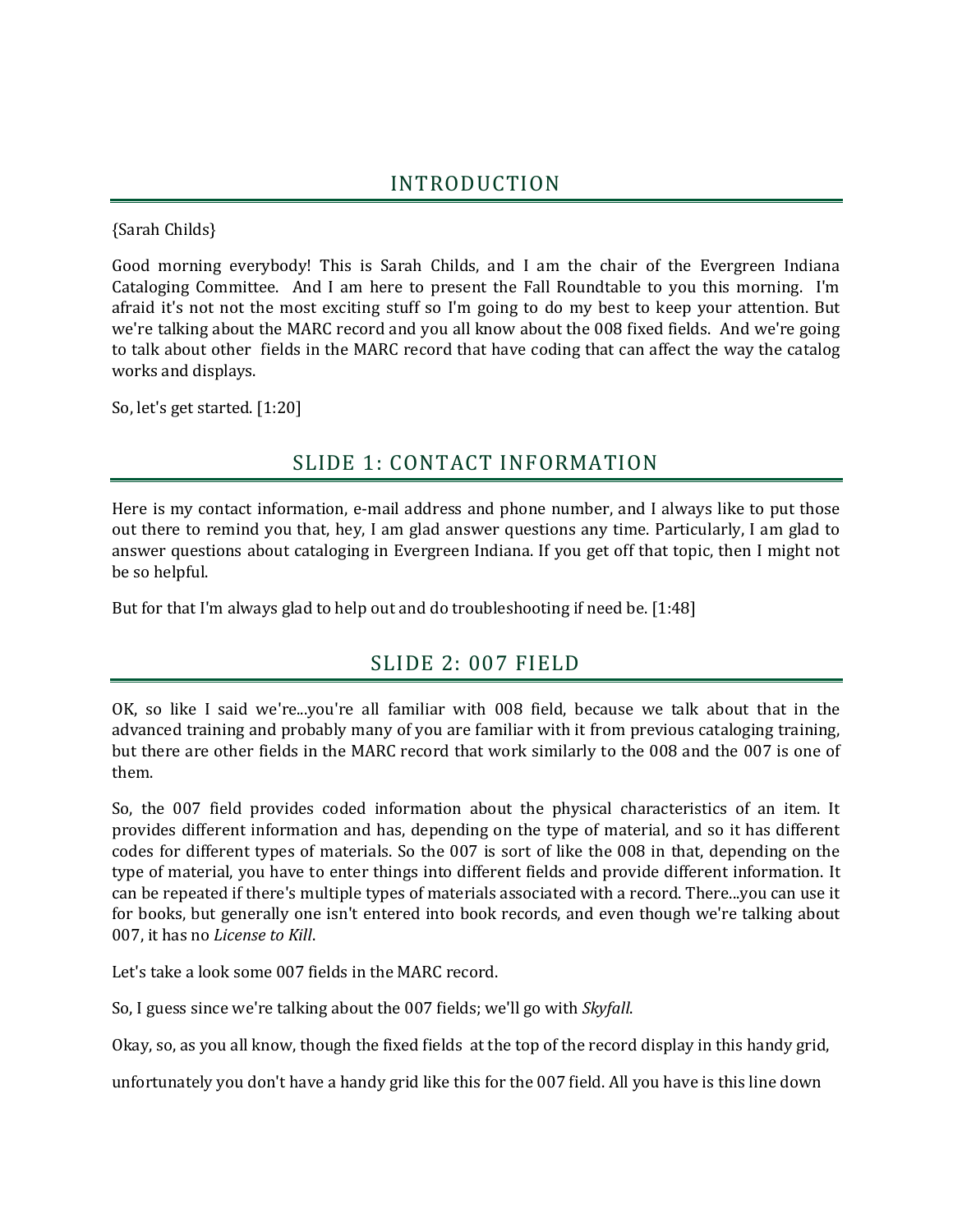here with numbers...with letters entered into the various positions. It works a lot like the 008 field would if we didn't have the handy grid. So you have to know what the different positions are and where to enter the correct information.

One thing that you'll see about the 007 field is that this third slot is always empty. There's no...

<span id="page-3-0"></span>There's no information in there, so you have that little break, which kind of helps make it easier to figure out what information goes where. [5:00]

# SLIDE 3: 007 FIELD—SO WHAT?

Okay, so...so what? Why do we care about this 007 field? Just like the 008, the coded information it provides more information about the item that the record describes, and it can be used for things like search filters and generating icons for the record.

Currently, it is not used for that in Evergreen although in previous versions of Evergreen it actually did provide some display information, you might...you might remember that in previous versions in the display it would list things like videodisc or videocassette. And that was actually generated from the 007 field so when you saw ones that were wrong, it's because the 007 field wasn't coded correctly.

And so, it can be used for that kind of...for that kind of...display and, so, it's important to have that correct. Because that information could be really useful to users and in the future it's likely that Evergreen will make more use of the 007 field.

And it could be the discussion about having more specific icons like for Blu-ray and VHS and various things like that. Some of those icons would end up being generated by the 007 field so if we don't have these coded in the record and coded correctly then those icons won't display correctly. [6:39]

### SLIDE 4: 007 FIELD—SO WHAT? II

<span id="page-3-1"></span>So, it's particularly important with the DVDs and Blu-ray because of those are something that are really popular with the users and that it's important to them which one they're getting.

And this is something that you need to take a look at when you're adding records.

I'm going to talk about it in terms of creating records in Evergreen, and also we'll talk about it terms of copy cataloging. But, so...

If you create a new record in Evergreen, right now for our AACR2 templates we just have this K-DVD template and it does have here the 007 field in there. It's already got a...it's already coded for a common type of DVD. But when you create a new record it's actually important to take a look at this coding because this is the most common, but it might...not all of these codes might not apply to your item.

And in a few minutes we're going to talk about the different codes and what each of them means and so you can see why some of them will vary depending on what your specific DVD is.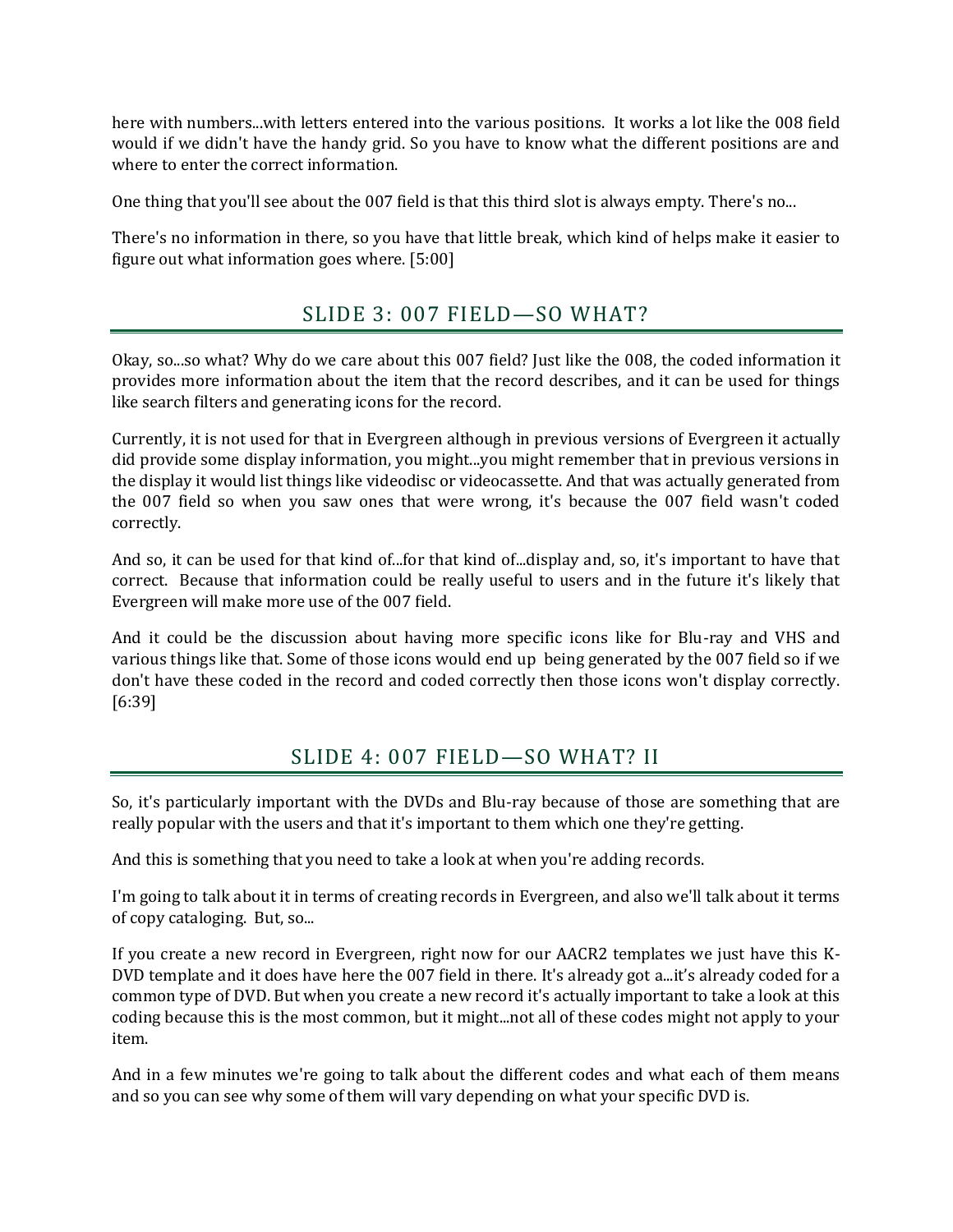But, so this one is only for DVD not for Blu-rays, because one of these codes specifically indicates that this record is for a DVD not a Blu-ray. It's actually this one right here.

So...this record...this record is for...so, like I said, this is the template for DVD, so it's coded for DVD. The "v" means DVD.

But this record is *Skyfall* and it's a Blu-ray record. And you can see it's coded correctly right here, it's got an "s", which the "s" means this record is coded as Blu-ray.

So, that's good!

So, if you use the DVD template for AACR2 to catalog a Blu-ray record you need to make sure that you're checking the 007 and correcting But the good news is you could, instead of using this DVD template, use the new RDA template which is coded for Blu-rays.

Okay, here we go. So, there's a DVD RDA template that's got the DVD code, and then you can see here there's a Blu-ray template. And it's got the Blu-ray code. So it's got the Blu-ray code already in that...in there.

So this is one of the reasons why it's important to use the right template for the type of item that you're using, because there might be information encoded in the template beyond the obvious.

So if you're not used to dealing with the 007 then you might not have ever...it...you...it probably never would have occured to you to to look at this and recognize that these were different...these are different depending on the type of item you have.

Okay.

<span id="page-4-0"></span>So, so, when you're doing original cataloging you can use the new Blu-ray template but if you use the DVD template, don't forget to change the code. [10:39]

### SLIDE 5: 007 VIDEO RECORDING CHEAT SHEET

Okay, so here's a little cheat sheet for the 007 field for video recordings.

So, you can see these are, sorry, so you can see that these are..have subfields. At OCLC they use…in Bib Formats and Standards, they use subfields for the different letters. In Evergreen, we have the...we don't...we don't divide them by subfields so you just use character positions, so the character position is listed here.

The very first character position, it's called zero (00) so you have 01 and then you saw that there was the blank spot. So the blank spot is, would be subfield "c" or character position 02 and there's nothing there so you see it. We just skip. The blank spot, that would be "c" or "02".

So, you've got zero, 1,2,3,4,5,6 et cetera.

Okay.

So. The first position is for video recordings; that's going to be the same no matter what kind of videorecording you have: VHS, DVD, Blu-ray. It's always going to be "v" for videorecording.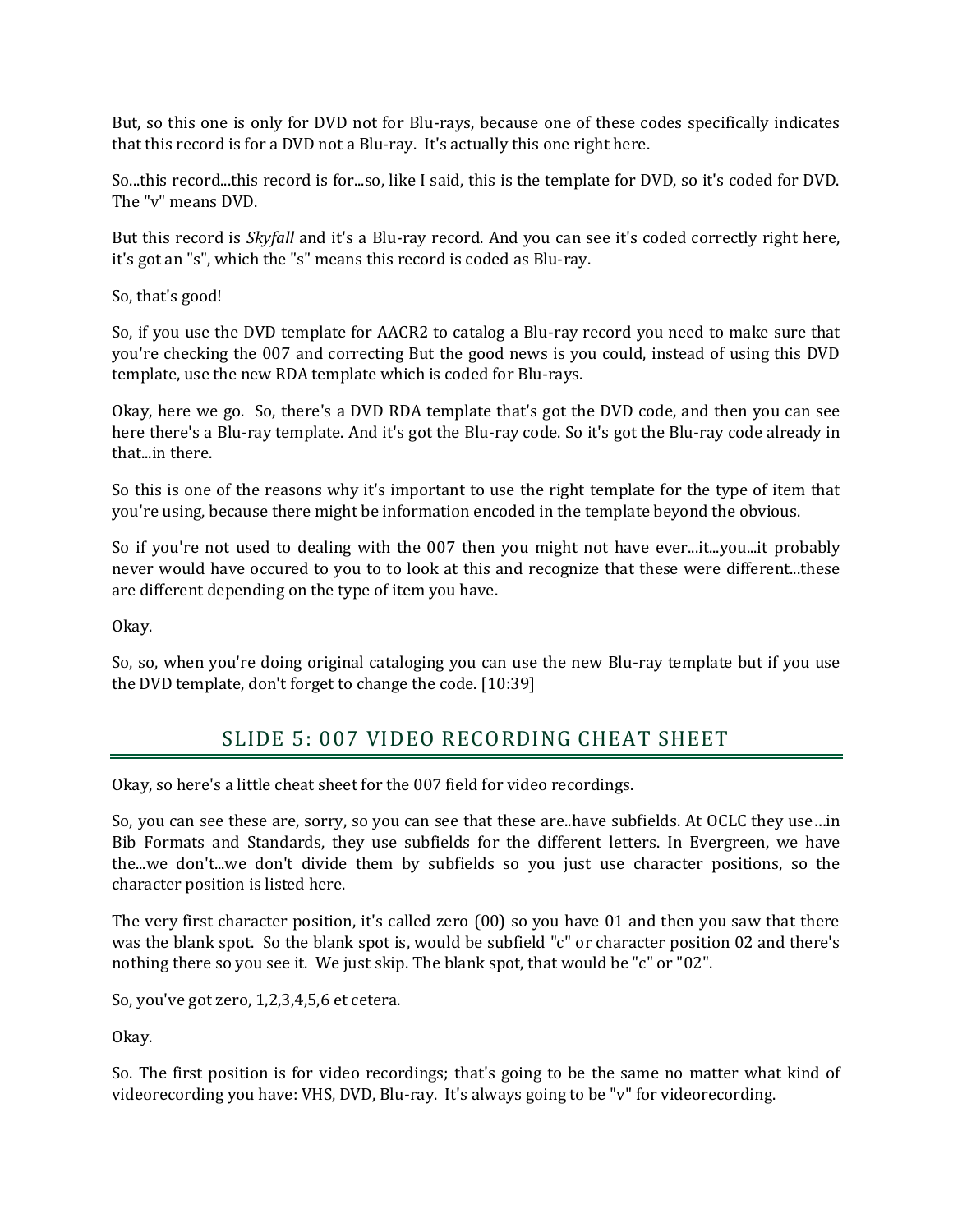So for your...the second one is going to vary depending on whether or not you've got a disc or a cassette. So if you have it, a disc, a DVD or Blu-ray, which is what you're usually going to have, it'll be "d". But if you happen to have a VHS then it's "f". So, if you're still...if you've still got VHS in your collection, then I've got VHS on here for you too.

There's been a...the third slot which according to the way we would probably normally count it, is the fourth slot, is...tells whether this is in color...whether the movie is in color. So this is one that could change from the...what you have in the template. The template says it's color because vast majority of materials that you catalog are going to be in color. But you're going to run into a few things that are black and white or then there's "m" for mixed, and mixed would be something that some parts of it are in color and some parts of it are in black and white like *The Wizard of Oz* or a lot of PBS television programs that are...that are history programs go back and forth between color and black and white, so those would be mixed.

Then you've got video recording format and this is the one that I talked about which tells you whether or not it's DVD or Blu-ray.

And so I've got this one in red because you really want to pay attention to this one because if--if this is wrong, then anything that the system builds for sorting or display, for searching or display, that isn't going to work for your record.

So, we've got "v" for DVD, "s" for Blu-ray, and "b" for VHS.

So then you've got "a" for sound on medium and 99% of the time, your items are going to have the sound on medium. DVDs and Blu-rays and VHS, pretty much always are not...have sound so the only exceptions...the only times when this would happen would be for some reason we had a completely silent item. And...and so even if you have a silent film, it's likely that you have sound on the medium because there's probably music associated with it. So, it would be extremely rare to have something that was completely silent.

Maybe if you had a DVD recording, like, if some...the lay...of old home movies that nobody had recorded any...they hadn't added any music or recorded any narration to go with it when they transferred it to a DVD. That might be a case when it would be silent, but, like I say, that would be extremely rare so I just have "a" for here. If you needed it to be silent, you could look that up, because that would be such a rare occasion.

And then the medium for the sound, so this is...so the medium for the sound is going to be the videorecording, so it's coded at either for videodisc "i" for DVD and Blu-ray or "h" for VHS.

The dimensions, this is the dimensions of the tape, so you have "z" for DVD and Blu-ray and "o" for VHS.

Which "z" basically is not applicable. And then configuration of playback channels, so this is also about the sound, and this one is actually optional. You don't have to include \$i, but I...genergenerally most modern DVDs it's going to be "q" for multi-count...-channel so it's going to be, you know in surround sound, but it could be in stereo, it could be mono-track...that would be pretty rare... and if you don't know you could just code it as "u". Usually with modern DVDs, it says right on the case what kind of sound it has. And that's going to be in the record elsewhere where you've got, you know, like, Dolby Digital Surround Sound et cetera, so...[16:40]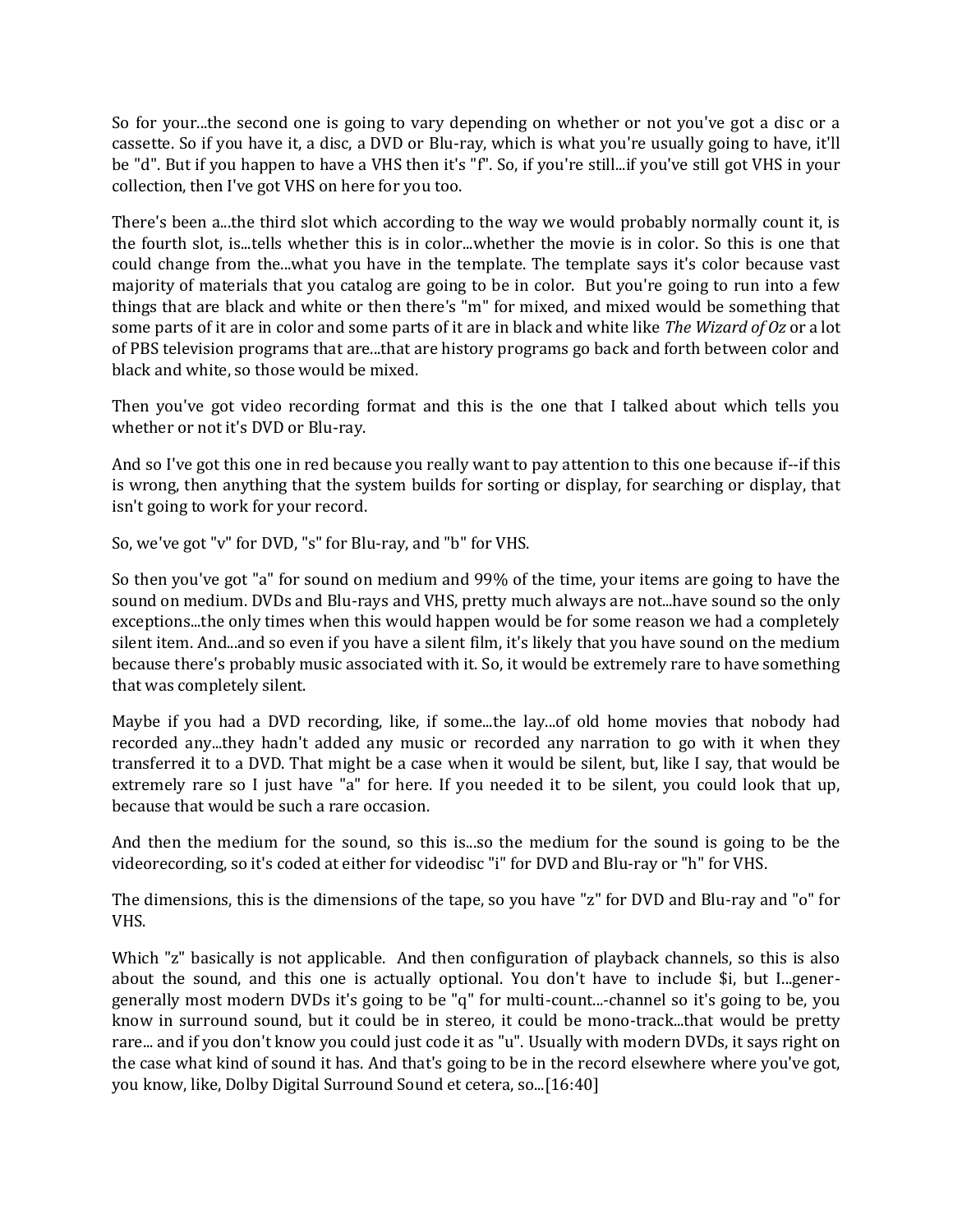<span id="page-6-0"></span>That is the cheat sheet for video recordings. If you need more detailed here are links to access it. You can take a look at it either at the MARC site or at Bib Formats and Standards. So let's take a look at MARC here. So ... we've got ... it's ... this ... shows all of the different types of 007 fields.

So specifically today we're covering video recordings, but it varies depending on the type of material you have. So, another common one that you're going to see is sound recordings, so let's take a look at that one.

So...this page shows all the different types, and, if you click on the title, it takes you to more specific information about what are the valid codes for each of the slots for that type.

So...sound recordings, you're almost always to have sound discs.

And so, the good thing about the 007 field is that a lot of it's pretty standardized so for the same type of material you're going to have the same information over and over again, with only small variations for things, like, when you have black and white instead of color, or, for a music CD, a small variation might be again the type of sound, so it it's...if it's not surround sound, if you've got stereo or a single track.

But most of it is going to be standardized, so, if you have a CD, all...it...all the things are going to be coded the same for CDs every time. So that makes it easier, and you start to get used to seeing what goes in what slot. You know, okay, if you look at it, and it looks weird, because it's not like the same one you've seen every time, then you know to check things out.

So, you code "d" for sound disc, and then the speed, whether...whether or not there's a groove with...with music CDs the groove isn't applicable. Because this would...this is for records basically. So, the nice thing about looking at the MARC version instead of...or...at the Bib Format and Standards instead of the basic MARC's site is it sort of gives you a little more information...about...about each one.

So, here...here we're looking at basically the same thing on the MARC's...on the Bib Formats and Standards' site where you can see all the lists the different types of 007 fields and you can look in specifically and let's again look in at sound recordings. So, if you scroll down it...it tells you more information about each one. So, instead of just giving you the speed, it tells you which one is for compact discs, so, obviously, that's a little more helpful than just the list if you don't know off the top of your head what is the speed of a compact disc and what is the speed of the kind of record that you have, et cetera.

<span id="page-6-1"></span>So, I think the MARC...that the Bib Formats and Standards is a little more helpful than the MARC site but it's really matter of preference. [20:45]

# SLIDE 7: 006 FIELD

Okay, so...so, that is a brief introduction to the 007 field.

Now we're going to talk about 006.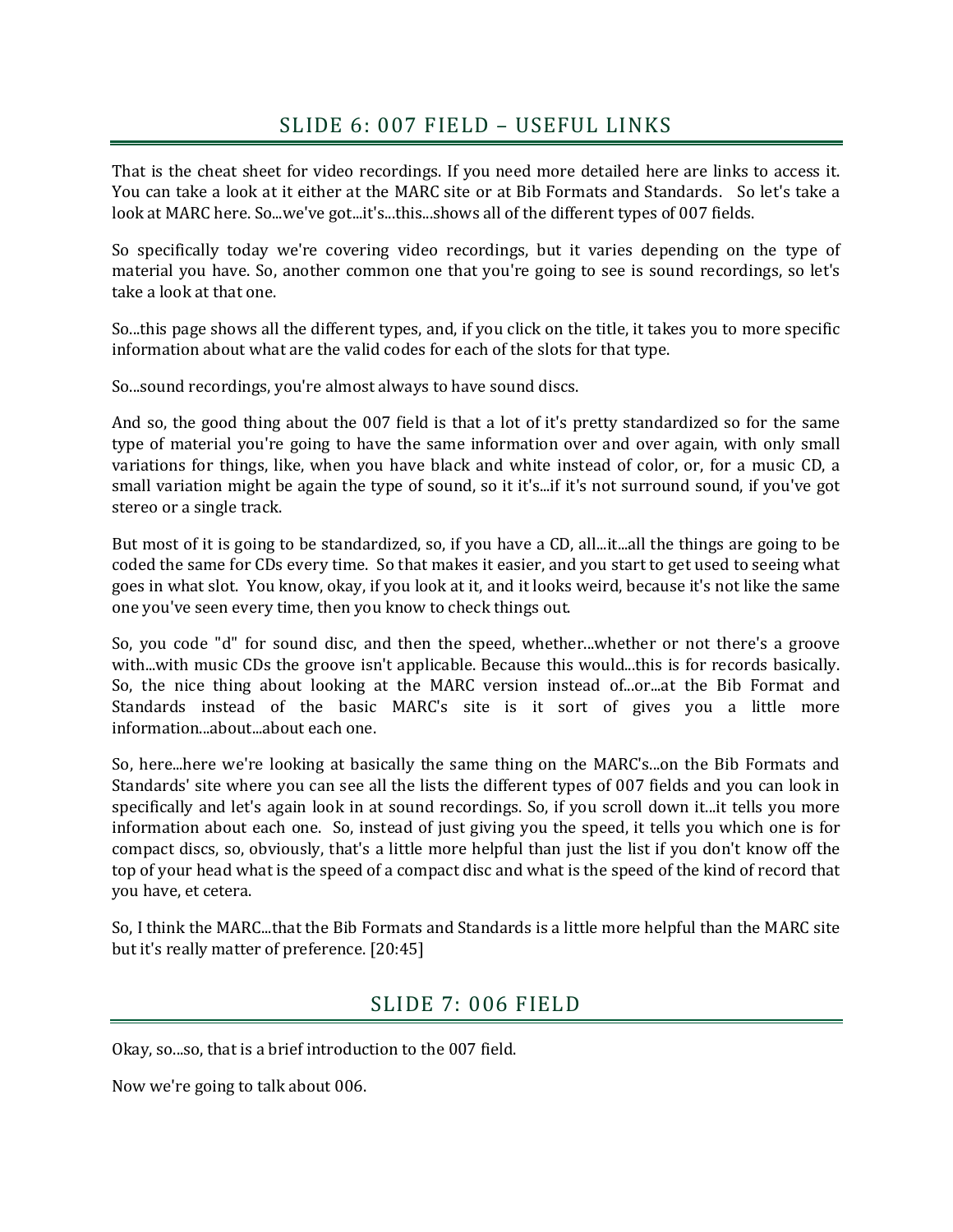So, the 006 field is used to provide material characteristics in addition to those found in the 008 fixed fields. So the 008 fixed fields are not repeatable. So the 006 works like a second, or third, or fourth, et cetera 008 field when needed. So you can provide material characteristics for accompanying items with the 006 and it's also used in situations where an item combines more than one material type. So, this doesn't happen very often, but you could have something that was, for instance, a serial and a record...and a sound recording, and so then you'd needed an 006 field to record the information about the serial because the sound recording 008 field doesn't have room to input information about serials.

So, let's take a look at the 006.

So, I'm going to pull up the kit template here. Oh, and we don't have any 006 fields in the kit temp- [laughing]...kit template.

So, but what you'll notice that the 007 field had...that the...that the kit template has by default 2 007 fields. It's got one for video recordings and one for sound recordings.

So, this is something I really want to point out to you because, when you're creating a kit, you need to take a look at the 007 fields and include only what's applicable to your...to your kit so if your kit doesn't have any video recordings or sound recordings you would take both of those out. If it has a video...if it has, like, multiple video recordings and no sound recordings, then you would want to change the sound recording one to a video recording one.

And, you might also need to include an 006 field. So, the default up here is the kit form, and so you might also want an 006 form field, so...so to code the information about the additional materials…[23:53]

### SLIDE 8: 006 FIELD EXAMPLES

<span id="page-7-0"></span>A case when you'd...let's see...other cases when you're going to have 006 field...would be a book with an accompanying CD-rom, a DVD that has an accompanying music CD.

So, because the 008 field codes the information about the main item, with a book with an accompanying CD-rom, you're going to have information about the 008...about the book in the 008, then you'd also want, you also might want an 006 for information about the CD-rom. [24: 35]

### SLIDE 9: 006 FIELD LINKS

<span id="page-7-1"></span>So, here are the links to the 006 field information in the MARC and the Bib Formats pages. The...the same type of information as you find for the 007. The specific lists of each type of 006 field that you might have. Each...and what can be coded...what should be coded in each position.

And again, the...I-I think that the Bib Formats is a little more user friendly but it's just your own preference.

#### *QUESTION: (Mary Emmrich) "The same would apply for book and CD sets, correct?"*

Alright. ...the same would apply for book and cd sets as well. So, yes, with a book and CD set...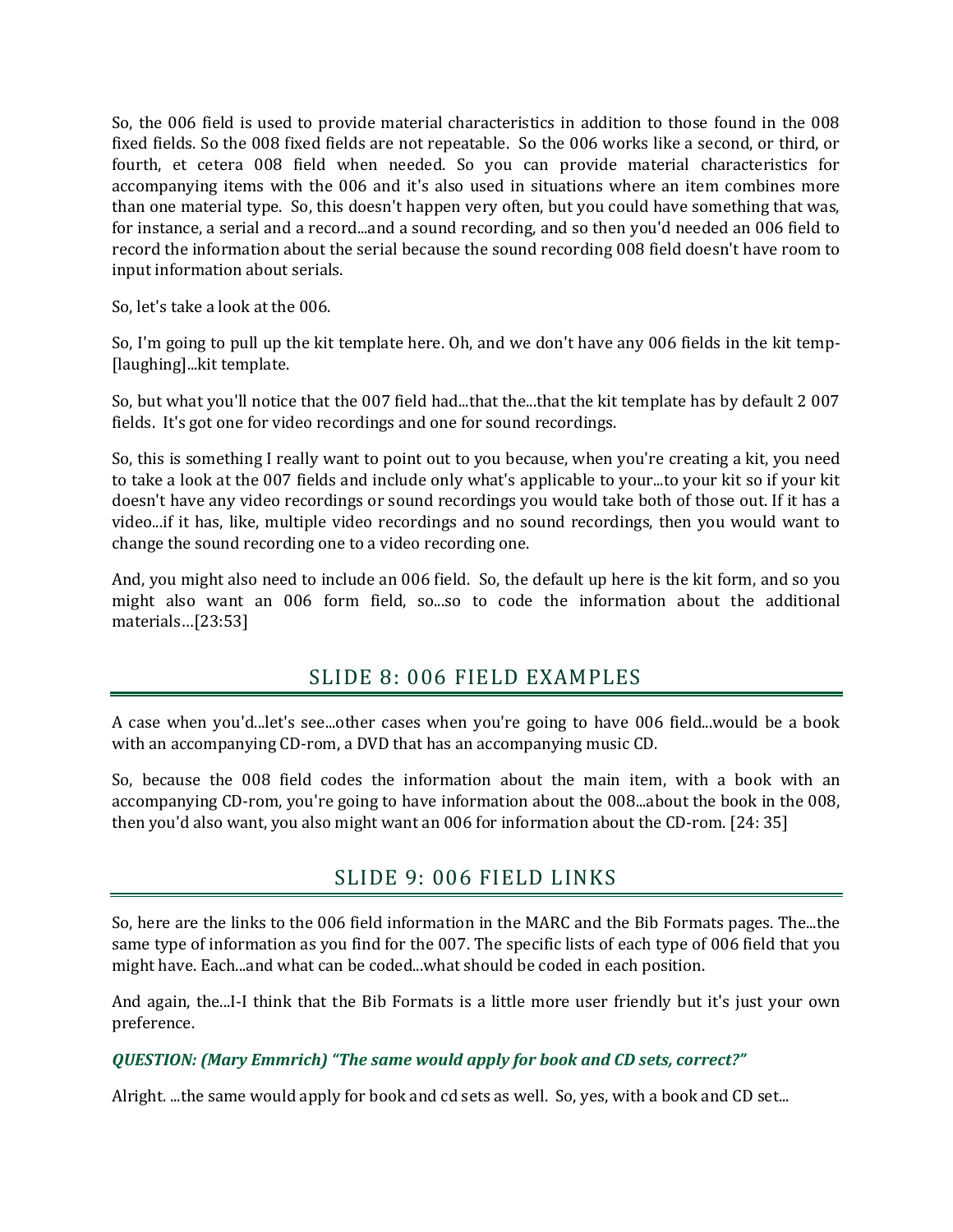Let's...let's pull some of those up.

*QUESTION: (Monica Boyer) "Are 006s required (or only suggested) for items with accompanying materials?"*

And, let's see, we have another question: are 006s required or only a suggestion for items with accompanying materials?

That a good question.

Technically, they're required, [laughing] but you'll note that a lot of records are missing them.

Okay, so, here are some book and CD sets, so let's take a look at these and we'll look and see what...what we've got.

Okay, so, here you see this is a...it's a...it's a...set that's a CD and the read-a-long book. So, and up here at the top you'll note, there is an 006 field and an 007 field.

So the... the 006 field is going to be for the book, because this is for the accompanying material.

And this record, the main item is the sound disc, so we've got the 008 field is the sound recording field, so our 006 field is for the book which the accompanying material. And then you have an 007 field which is for the sound disc. So you have additional information about the sound disc beyond what's in the 008 coded into the 007 field.

So, yay! It's a good record! I have a feeling if we go through all of these we will find they don't all have the 006 and 007.

Another good one.

#### *QUESTION: (Jennifer Steffey) "How do you determine what is the main material and what is accompanying?"*

With...a lot of times that falls under cataloger's judgement.

With book and CD sets, we really recommend that you consider the CD the-the main item just because as far as the user is concerned that's the thing that, like, people are going to be more interested in knowing.

Usually, books don't come with CDs, so the CD is what makes it special.

And so...so...that's one of those things that you can really go either way, but in Evergreen Indiana we recommend that you make that, with a book and CD set, that you consider the CD the primary material. When you...when you...with other materials it can be really...it can really vary. With…with books that come...with adult books that come with accompanying CDs and whatnot, probably you're usually going to consider the book the main material and the other matter accompanying. So, like, if you--you have the...a textbook that comes with a CD-ROM or, you know, a music book that comes with a music CD, usually if you're going to put...

A lot of this might depend on what collection you're going to put in, so if you...if you're...if you know this is going in your nonfiction collection then to you the book is the main item and the other material is accompanying.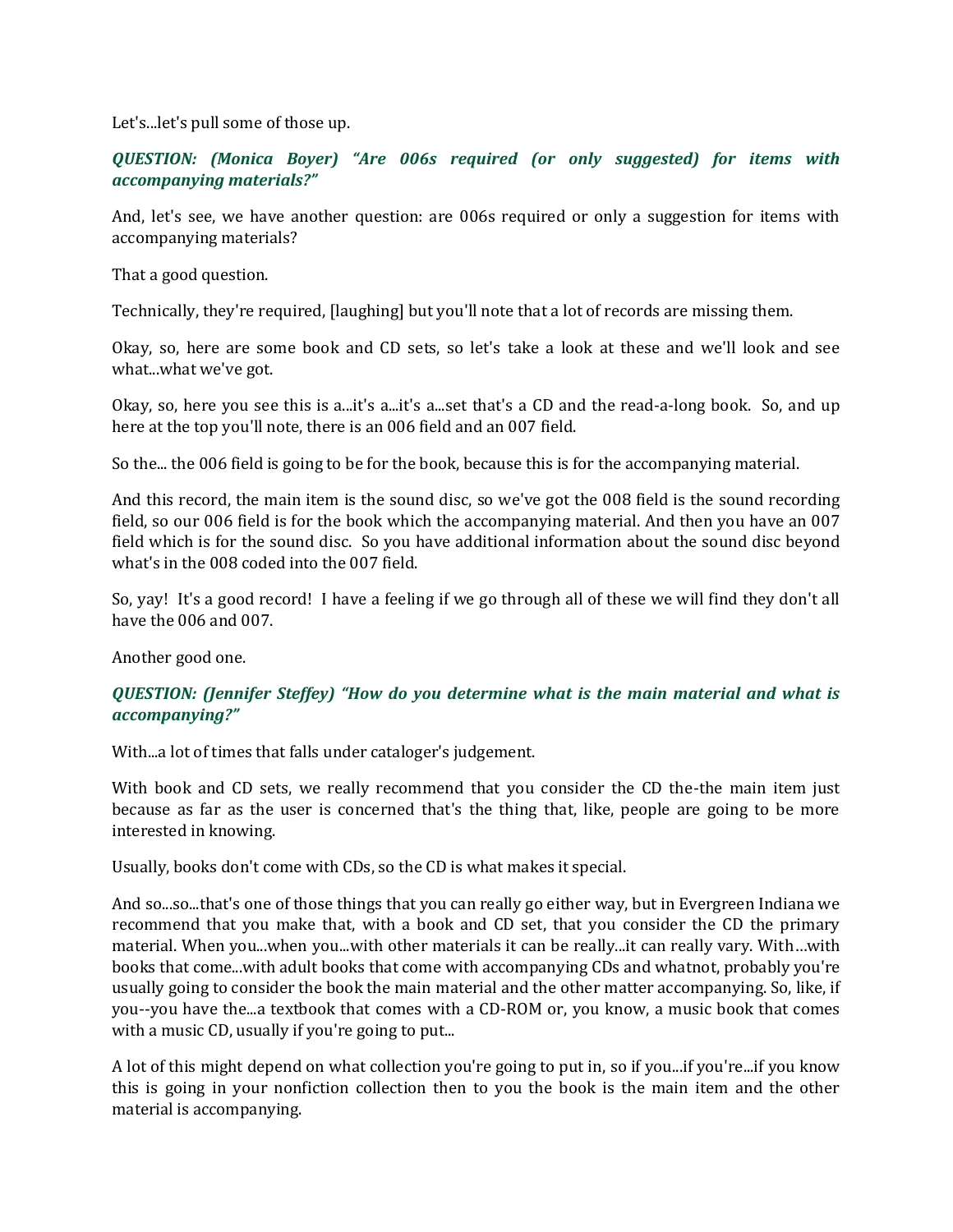### *QUESTION: (Jennifer Steffey) "So, since the cd is the main item on those sets, the type should be i instead of a, right?"*

Yes, when you…with a book and CD read-a-long set, if you're considering the CD, this...the main item then, yeah, the type is "i" for sound recording.

Okay, this one is actually...looks like a...this is an electronic resource, and so you'll see that this has actually got several different fields. You have an 006 and 2 007s.

So, the 006, it...so it's-it's coded as a sound recording and the 006, let's... let's take a look at this so when you come along upon a record and you see the 006 or 007 in there and you're...you think, "Okay, what does this mean?" You can just simply go and look it up. So, we've got 006 and we want to know what...what's the 006 field...for? So, we've got an "m". So the "m" tells us it's a computer file and electronic resource.

So that...so...for this you have an 006, because, in the basic 008, you can provide information about a sound recording but it's intended...but it doesn't have room in the fixed fields to provide it information to tell you about the electronic nature-nature of the resource. So this is one where the 006 isn't about accompanying materials. It's additional characteristics beyond what you can provide in the 008 field.

So then you have an 007. You have a couple of 007 fields. And so, and, like I mentioned, these are repeatable, so one...let's see, this one I think is the sound recording one...

So, yeah. So "s" tells us it's a sound recording, and then the "c" is for electronic resource.

So this is a…both an electronic resource and a sound recording so you have 007s for both.

<span id="page-9-0"></span>This shows you how...how much information that ends up being provided in these fields and how one resource can end up having...needing a lot of additional codes.[33:04]

# SLIDE 10: KITS RECORDS AND THE DOUBLE 00S

Okay. Okay, so, we talked about kit records and that when you're using the kit templates you need to check and make sure they're correct and that you have the right ones.

And so we saw that book, by default, the template includes an 007 field for a video recording and an 007 field for a sound recording and so this is something I'm really pointing out because it varies so widely. And it...a lot of the kit templates the... the 007 field is pretty consistent and it's going to be the same from thing to thing and you don't really have to worry about the coding on it much.

With kits, that's really not the case. You need to pay attention to what you have because if you don't change it then any future development that's based on the 007 field, your kits are going to look really strange to your users.

And so, be sure you delete or add these fields as needed with those templates. [34:25]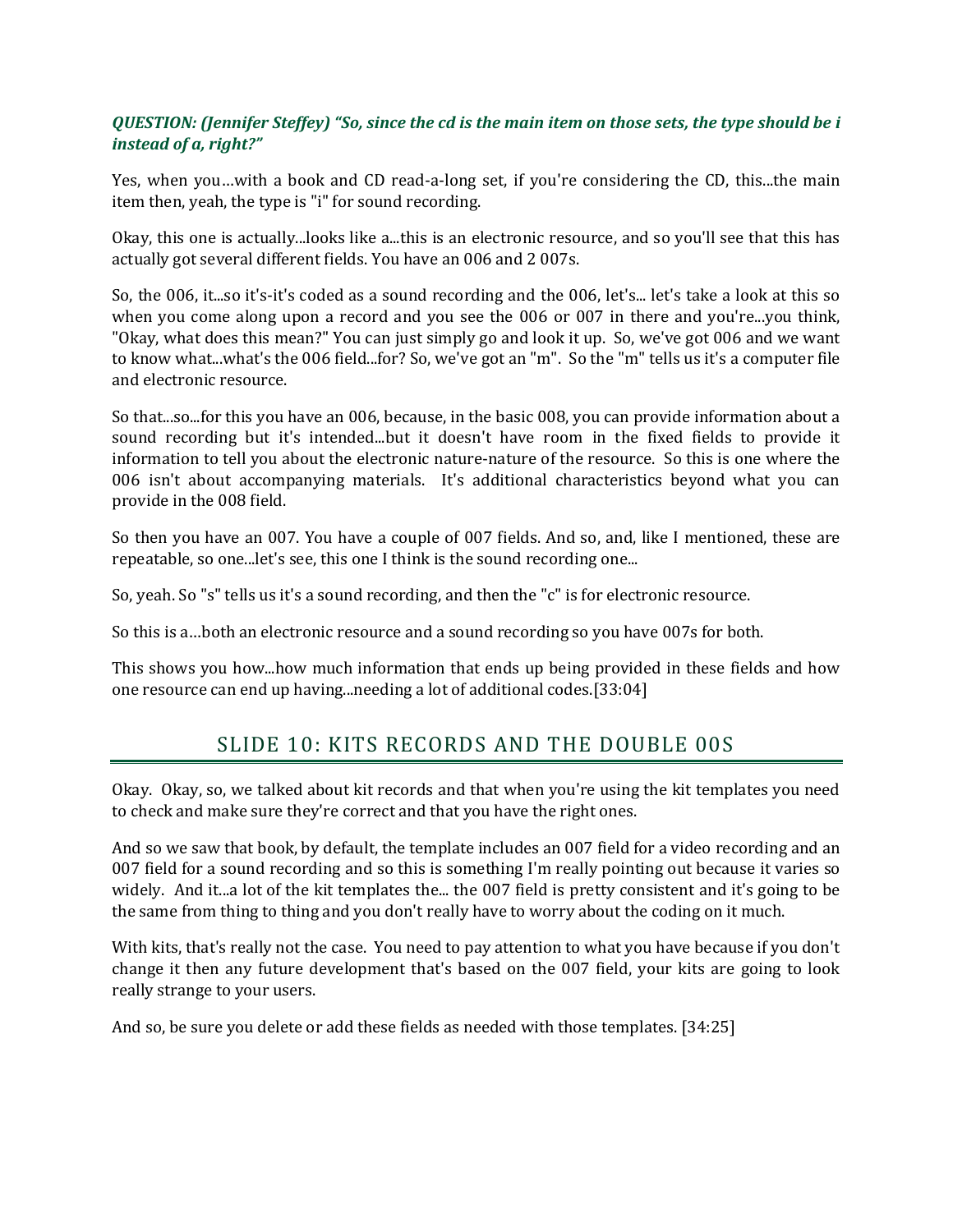### SLIDE 11: EDITING THE 006 AND 007

<span id="page-10-0"></span>Okay, so, let's talk about how you can edit them in Evergreen.

You have to use the flat text editor right now. And, unlike the 008, you saw, there's no helpful grid, so you have to be careful to enter the correct codes in the right slot. So…but one thing to keep mind is you can copy and paste these. So when you are cataloging the same type of material over and over, and you know that the codes are all the same, you can copy it from one record into the new record and just paste it instead of having to carefully code each slot for every record that you do when it's the same thing over and over.

So, if we turn on the flat text editor, you can see that spaces are indicated by a backslash. So, you want to make sure that you...that you're using the correct characters and you just have to be ready to count and make sure that you're entering the right one in the right place.

The easiest thing to do, I think, when you're filling one out is to just start at the beginning, code it, take a look at it, you can pull up your reference and go back and forth and just code each slot as you go down...go down the line.

So, if we're coding a...a video...let's say, in this case, we got a sound recording...so usually, what I do is, I just come down here to the first one, and I take a look and I enter it in the space and then I just go right on down the line. So, and you can, you know, mini-minimize this so you can be looking at both at once if you need to.

And it also really helpful to make the little cheat sheets like I did for the video recordings.

So, for things that you commonly use, I-I have, especially if I'm cataloging a bunch of the same type of thing, that doing...particularly doing original cataloging, I-I have a cheat sheet that I refer to. And I can post those for you guys on the... the Evergreen Cataloging blog. (http://catalog.evergreen.lib.in.us)

But, so, here we've got the "s" for sound recording, then "b" you can see it's a "z". "z" is other so it says none of these codes is appropriate. That's because it's online and all of these are physical carriers.

And then a lot of these are going to...you can see, we've got a bunch of "u's" and "n's" because most of these things are about the physical characters...characteristics so they don't apply for an electronic.

And we've got a question.

#### *QUESTION: (Doug Conrads) "Using the flat text editor, do you input the alphabetic codes of MARC?"*

Yes, that, well...I-I'm not sure I understand the question.

The...yes...so using it...using the flat text editor is how you can edit these if you...for the 006 and

007, if you turn it off, you'll see that...or, actually, you can...it looks like you can edit them. I'm sorry! In previous versions of Evergreen you couldn't. [Laughing]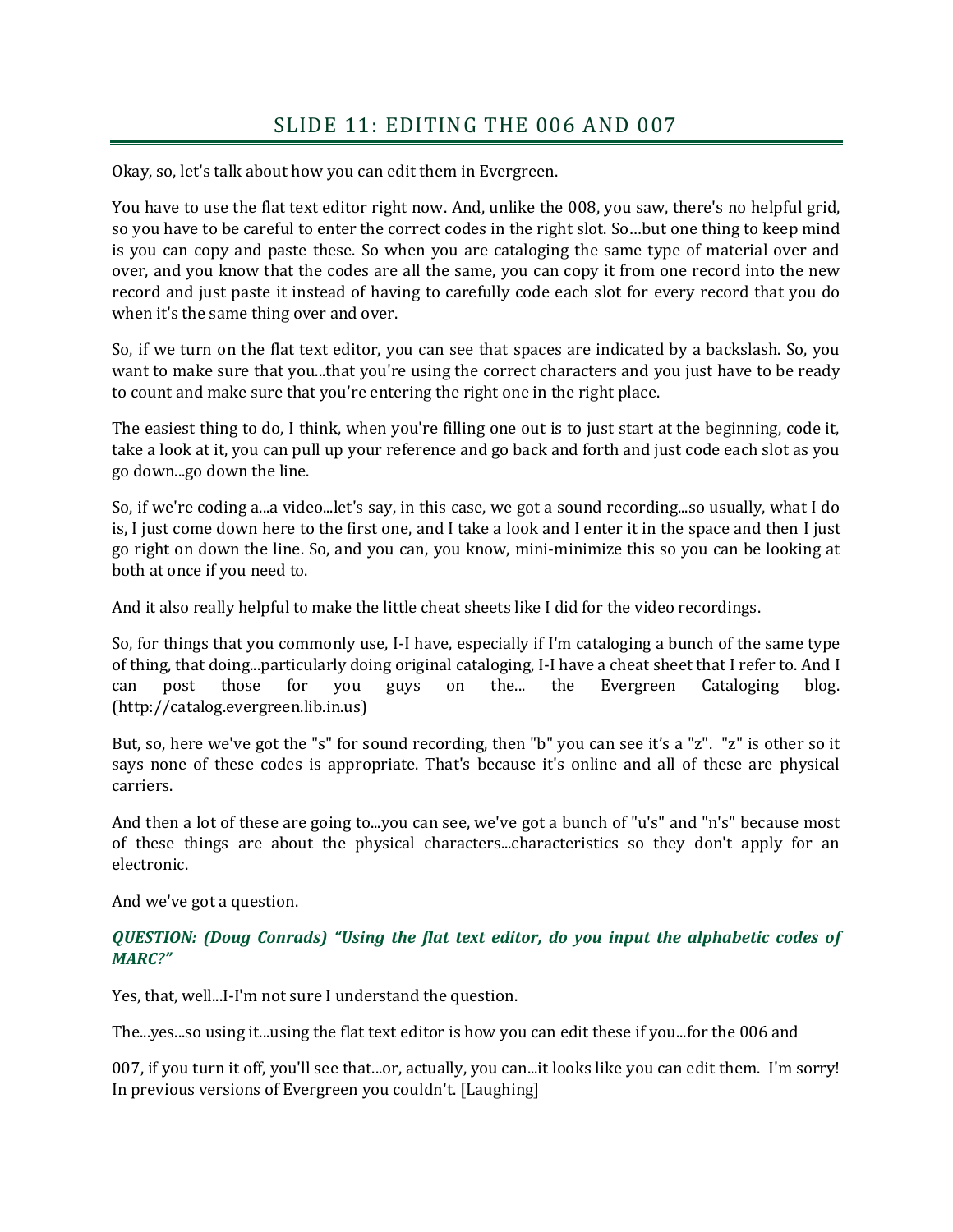So it looks like it you actually can do this straight from the...the...the normal MARC display, so, hey, it's easier than I thought it was!

So you can...so then it's really up to you whether you prefer to use the flat text editor or the regular display.

Oh! That's a good point. But if this field...if it...this you do need to use the flat text editor for so if...if you, say you have a audiobook record that doesn't have a book and CD set record and you note it doesn't have the 006 and 007 and you want to add them, then in order to add them, you have to use the flat text editor for that. You can't add additional lines.

If I...I'm doing control-delete...or control-enter here to add additional lines, and it won't let me so, you can't add these fields from the standard MARC editor. You have to use the flat text editor to new...use new...new ones...to create new ones for now in this current version of Evergreen. [40:00]

# SLIDE 12: FOLLOWING THE LDR

<span id="page-11-0"></span>Okay, let me just...moving this along 'cause, wow, I'm taking more time on this than I...

Okay, so, the final field that I want to talk about is the LDR field, which is called the leader. And so, unlike the rest of the fixed fields, the leader doesn't contain information about item the record describes. The leader contains information about the record itself. So, and a lot of information that's in the leader is also on the 008. So, they kind of work in tandem. [40:47]

# SLIDE 13: LDR LINKS

<span id="page-11-1"></span>And here we've got the links to Bib Formats...Bib Formats and MARC to the information on the leader.

In this case I actually like the MARC version better than OCLC.

But, so, it gives you information about what the leader, what information is in there and you can see how some of it repeats from the 008. So, like, the type of record, that sounds familiar to you, I'm sure, we put that in the 008, the bibliographic level is also in the 008, but then it's got some information that not in the 008. And that most of this is not something that you really have to worry about. It's sort of created by default. It's already encoded in your record, and you don't...you don't need to worry about it, just be aware of it.

<span id="page-11-2"></span>But there's one sort of exception that has been causing us some problems in Evergreen, and you might have run into it...run into this before. [42:01]

# SLIDE 14: IMPORTANCE OF GOOD LDRSHIP

So, like, so, the ILS uses the information in the leader to process the record and so if it's coded incorrectly, it can cause problems. So, if your leader's bad, so is your record. [42:15]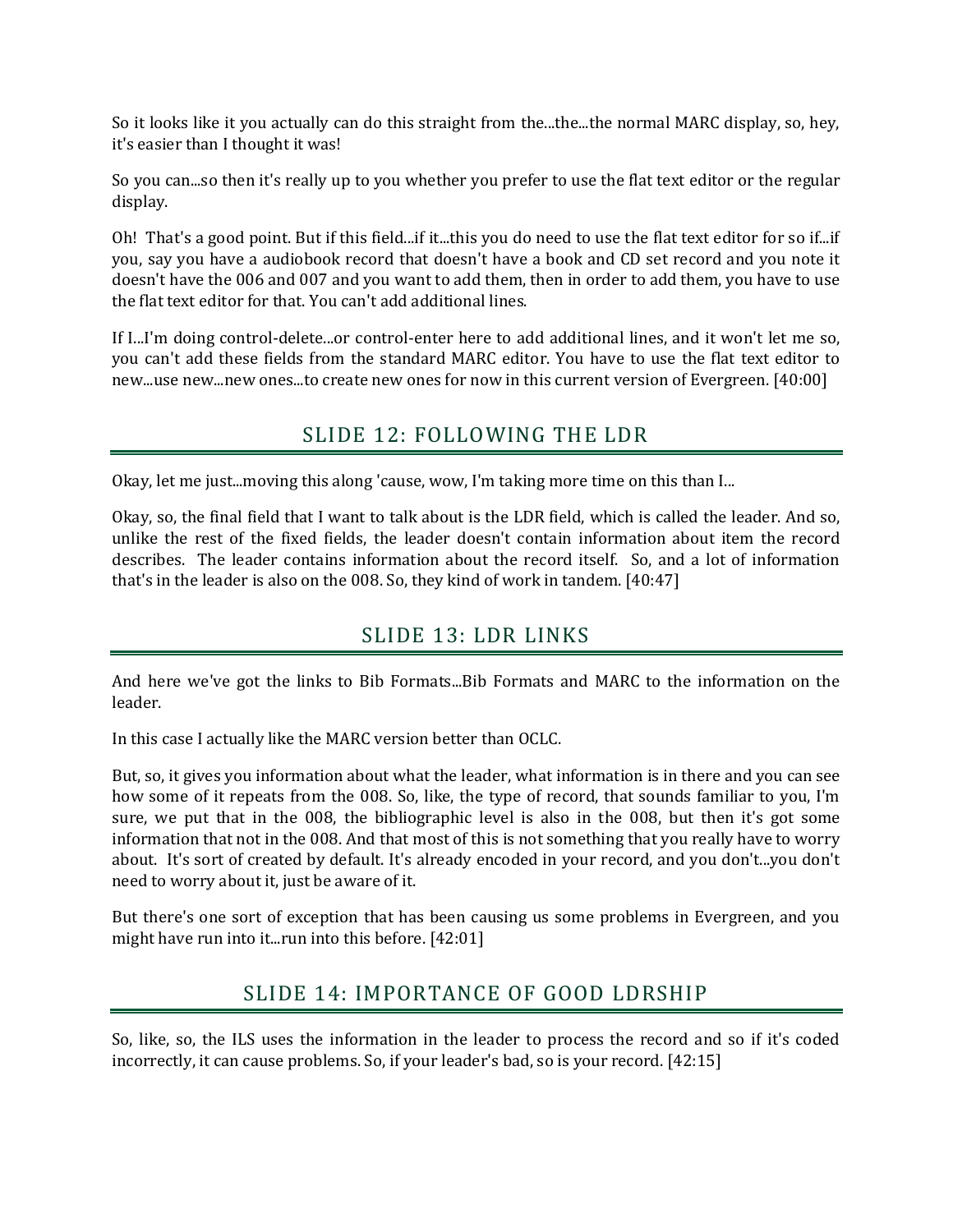<span id="page-12-0"></span>So, the one that's been causing us problems is the ninth place in the leader which is for character encoding scheme, and our ILS requires for this to be unicode and so it needs to be coded as "a". And if it isn't coded as "a", then the system can't handle characters like diacritics and some punctuation, and it just...basically, it seems like the system freaks out, and it won't do anything with the record at all. So the records become unsearchable and they won't display. So, if you run into this problem where you have records where you...you've got...you've got item in hand, and you can pull it up with your item barcode but then when you search in the catalog and what...it's not coming up, this is why. [43:06]

# SLIDE 16: IMPORTANCE OF GOOD LDRSHIP III

<span id="page-12-1"></span>So, the good news is that we have created a report to find, thanks to the helpdesk, to find all the records that have this error, and I've actually been going through and recoding them and they're almost all completely corrected. And we think that this is a bug that was from an earlier version of Evergreen and it's not happening anymore. So, this is only...it basically it only affects...affected a few older records. And so we likely shouldn't have to worry about it in the future. But, just to make you guys aware of it. So if you run into this, definitely report it because we want to know, so, but it's easy to fix it for a specific record.

So, let me talk about it...that for just a second.

Okay, so, here's one that I haven't fixed yet.

So they can be retrieved by the database ID or, like, the TCN, but most of them aren't searchable. So, let's see if this one...actually this one might be searchable. I don't see any weird characters in it. Oh, no, I bet there's some in here.

Okay, let's give it a shot!

Okay, so the name of this is *Jacob Two-Two and the Book of Magic*. And, let's see...here, we'll get more specific.

Okay, so, we've got a record.

Okay, so this one actually is working. It doesn't have any weird characters. So, the good news is, that, if it...if the characters in it are normal, then the record still works. But if you have any nonstandard characters then the record doesn't work. And the majority of the records with this problem had non-standard characters in them. And one of the problems with this is that even though it doesn't have any non-standard characters in it right now, so, if somebody decided to, say, paste a summary or a 505 into this. And correct...or correct the one that exists and they pasted it from another from, say, online, you could paste in non-standard characters and not even realize it. Then, when you save the record, now, all of a sudden, the record is broken, and it won't work any more, and you don't know why. So, that's why it's important to have this coded even in, like, this case where this record's still fine.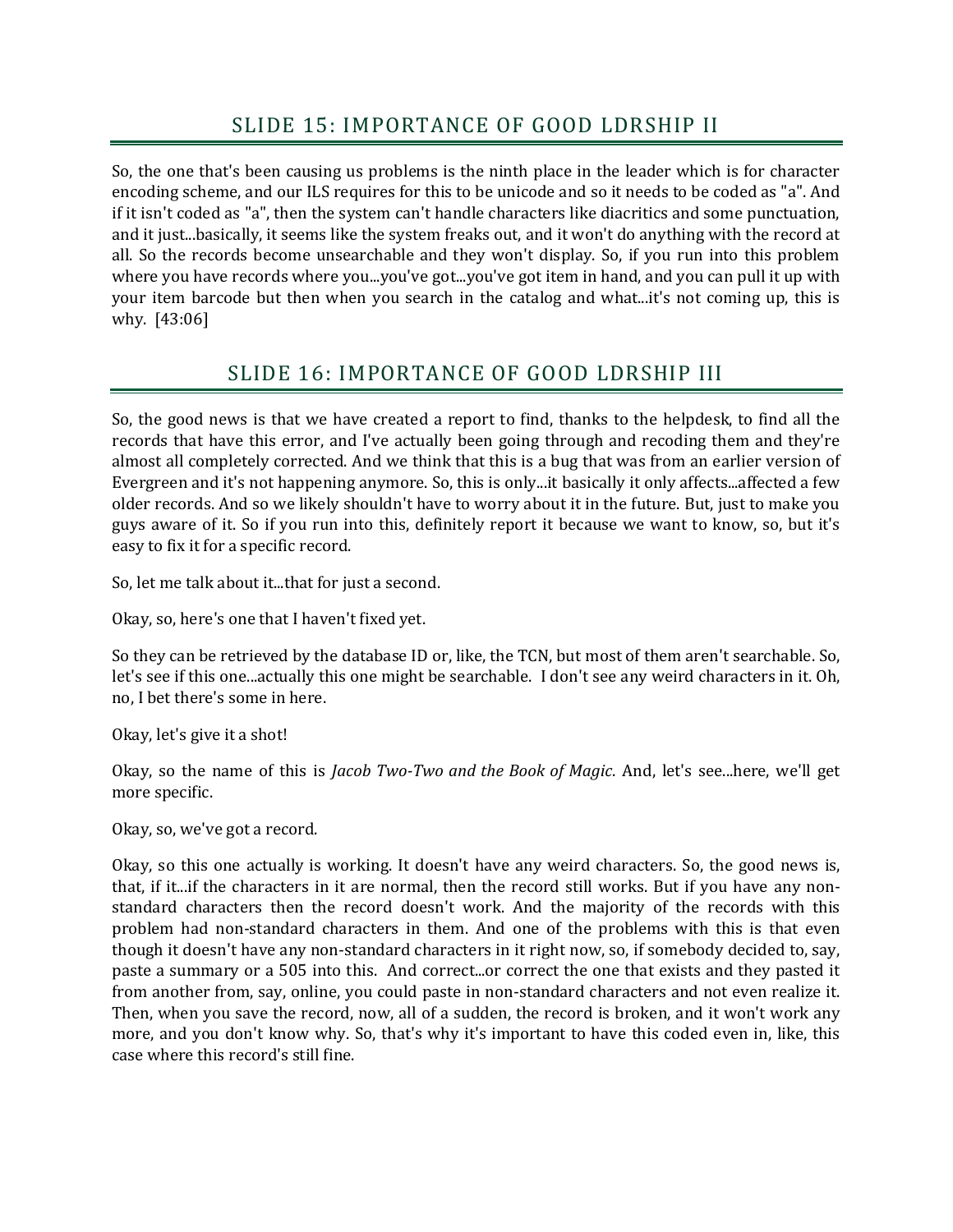So, like I said, it's an easy fix, and, so, you just have to add an "a" into the...into this empty space. So, now if I save this record that solves the problem.

Okay.

So, you can see that in here, there's...

Oh, but the leader, you actually have to use the flat text editor for. You can see when I click on it, nothing happens. So, if I go into the flat text editor, then I can add the "a". And you can see there's two spaces here the middle: one of these spaces needs to be "a". And it's a really important that you have the characters in the correct spot, and this is the same with the 007 and the 006. If they're not in the correct spot, then you're providing completely different information. So, I can't just type the "a"; I actually have to backspace and put where I have to paste it. I have to...if I just add an "a", and there's still this extra space in it now, then everything past where I added the "a" would be off. But it's pretty easy because, you know, because it's always a space and then the "a".

So, we'll come back to this and I'll see if we run into one of the ones that is unsearchable. But, I know a number of you have run into these unsearchable records in the past and so this is why it was happening and how it's being fixed. So, hopefully, you shouldn't have this problem in the future.

<span id="page-13-0"></span>Okay.[48:50]

# SLIDE 17: CLEAN CATALOG PSA

<span id="page-13-1"></span>So, now we're going to switch gears off of the 007, 008, all of these fixed fields and talk about something a little different but still cataloging. [49:03]

### SLIDE 18: HOORAY FOR THE DEDUPE!

Okay, so, hopefully everybody's really enjoying the benefits of the recent duplication! There's a...I know that me and the staff at our library have really been happy to find fewer records wade through. And it-it makes the cataloging a lot quicker for us. Please, continue to report the mismerges to everyone, and also, I just want to emphasize, how important it is when people report these that you check them and fix them. Because if you don't, then not only is it providing...it...it makes the catalog inaccurate for your patrons, but also you can end up transiting things that people don't want. Because, if you place a hold on something, thinking...and the record says it's one thing and then it arrives at the library and that's not at all what it is, then they just have to send it back and place a new hold and so that's terrible customer service. And creates extra work for everyone. So, even though checking it seems like a hassle, it's important to do that. So check it and fix it when you find...when you see these records, when you see the information about the mis-merges on the listserv.

And so, that's a reminder that it is really important to check your e-mail and watch for information from the listserv! [50:29]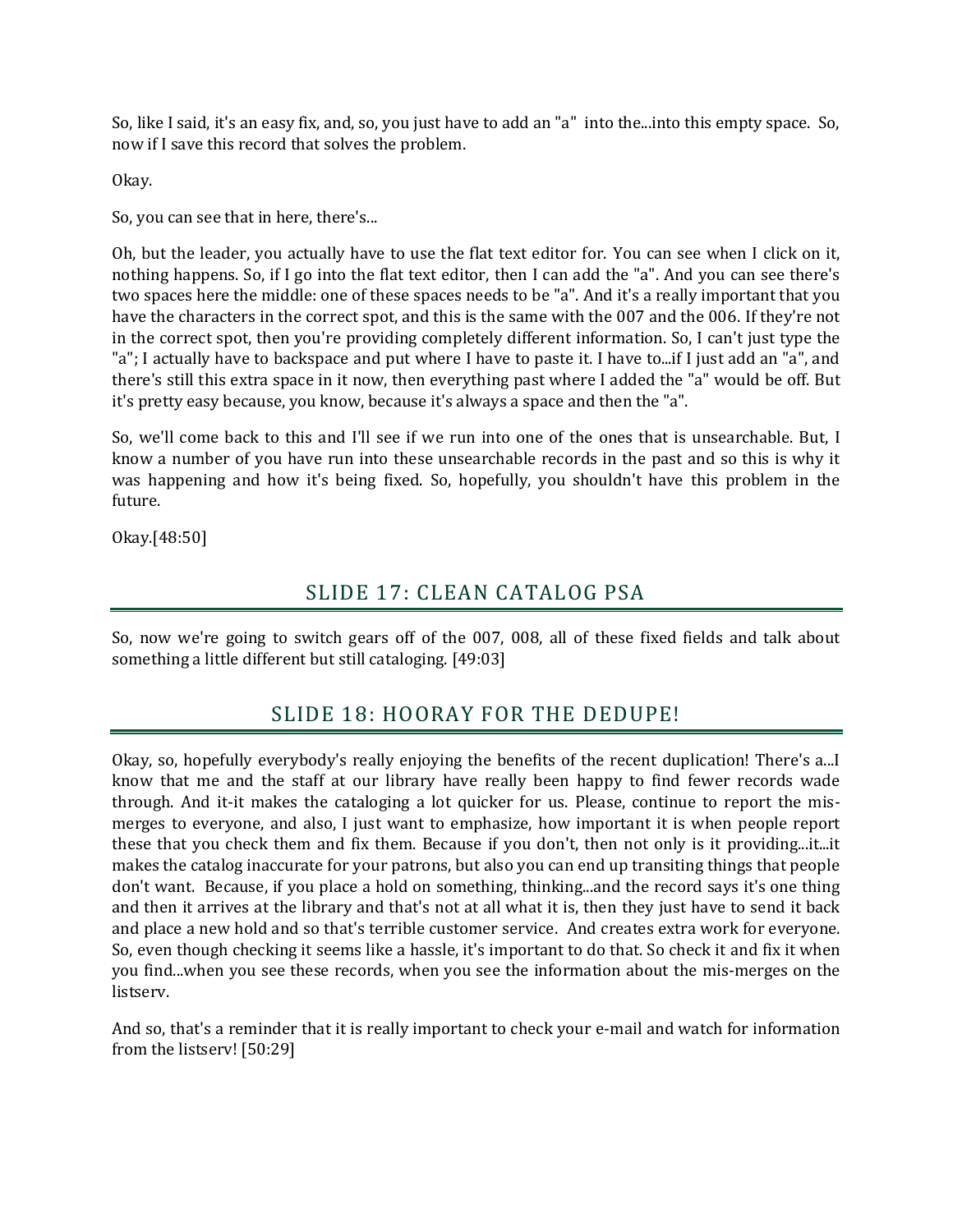<span id="page-14-0"></span>Okay, so, the record duplicates. We all want the catalog be as accurate as possible, and we also want it to be efficient. You don't want to have a lot of duplicate records in there, because then you're wading through them. You can't fill holds as easily. And so, it's way easier for both us and the users when we don't have duplicate records. And, if you search for new item and there are a lot of different records, that's confusing because you can't tell are these actually different...you can't immediately tell are these actually different or...or are they just duplicate records? So then you have to go through and look at each record and examine them and figure out, wait, is...does my item...does it...is it important for me to attach my item to one of these records or is any of them fine? So, the best way to avoid the duplicates is to not create them in the first place. [51:33]

# SLIDE 20: WHEN TO ADD A NEW DVD RECORD

<span id="page-14-1"></span>Now, we have a lot of old duplicates in the system and obviously we're not creating those. Those are the result of migrations and...but...you also really need to be careful when cataloging that we're not adding new duplicates to just builds to this problem. And so, we have a general policy that things that have different binding but the same content can go on the same record. And this applies to DVDs too. And with DVDs basically it's not a different binding, it's a different container.

So, let's talk a little bit about when to add DVD records. Because DVDs are one of the things that there's probably the most duplicate records for.

So, when should you add a DVD record? Only if your item doesn't match any of the existing records. And when you're trying to decide if your item matches an existing record, don't judge by UPC alone, because that might be the only difference between your item and the record that's already in Evergreen.

So what should you judge by? You want to pick...see if your...if your item has the same aspect review ratio, so, whether it's widescreen or full screen. Whether the display is the same, if the same language options, so, if it's got the same subtitles and audio language options and special features. And if it does, you have a match, so you don't have to create a new record even if your item has one UPC code and the record shows something else in the 024. So, just like with a paperback book that's been rebound where you can add that ISBN to the record, you can just add your UPC to the record. [53:31]

# SLIDE 21: WHEN TO ADD A NEW DVD RECORD II

<span id="page-14-2"></span>So, it's important to have a good record in the first place so that other catalogers can tell if your item is a match. So, I talked about the aspect ratio and the bonus features and the audio options, and so, if none of those things are listed in the record, then catalogers can't tell if their item is a match for the existing record or not. So, if they're not...

So, a good record is going to list those things if they apply to the DVD. Now sometimes the DVD doesn't have any of those things. It doesn't have, now it doesn't have bonus features or language options and so the record wouldn't mention them. But, just because a record doesn't mention them, doesn't always mean that the item doesn't have them. It just might not be a very good record.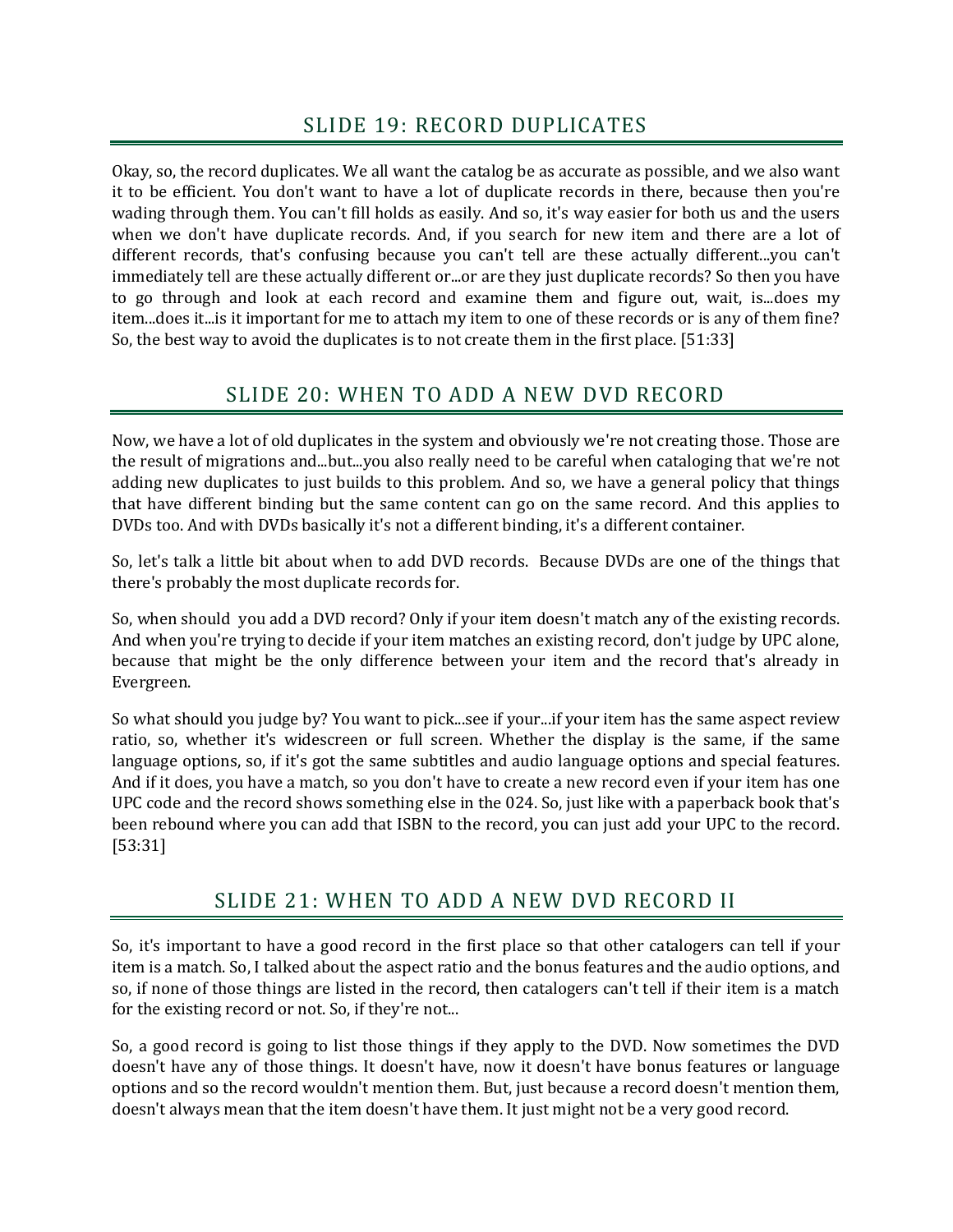So, this is why it's important for your record be as complete as possible, because it tends to add to...lead to duplicates because somebody will look at the record and say, "Well, my item has bonus features and audio options and the record...the record doesn't say that, so it must not be a match." But, maybe, they just didn't add them to the record.

So, you...so if your item otherwise exactly matches, you...but none of those things are listed, you might...this might be a case where you want to contact the person with that record and say, "Hey, does your item match mine?" And then you're not creating into a duplicate record.

And sometimes...and if you have the opposite problem or the record lists that it had bonus features and language options, but you look at the container of your DVD and it doesn't list any of those things?

Sometimes it doesn't...some...sometimes it just might be that they're not listed on the container but the disc actually does have them. So, if you have a DVD drive on your computer, then it's really simple to just pop that disc into your computer and take a look. Oh, does it have language options? Does it have bonus features? It just takes a second, 'cause all you have to do is look at the menus. You don't actually have to watch a movie to determine these things.

And so, I do that all the time.

#### *QUESTION: (Helen Gross) "If everything matches except company producing, then you make a new record?"*

Probably not, production company is something that I...you know, it...people might enter it differently onto the record. People...that's one of those things that could be catalogers' judgment. So, production company in most cases, probably you would still consider that to be a match.

#### *QUESTION: (Ruth Cushman) "What about dates - if that's the only difference?"*

What about dates? That one...that's an excellent question because dates with dvds are really sticky. Very often you'll see that the date is in brackets, and so, you might see on your DVD the date; it has just a copyright date, and then it's got a bracketed date that may match or may not on the record.

Usually with the...if it's within a year basically don't worry. What should be in the record is the date the DVD was released. And sometimes that DVD, that date is on the container of the DVD, and sometimes it's not. So, if it...and a lot of times, especially if it's an older or not very good record, the date in the record is for the date the movie was released. Not the date the DVD was released, and so it might be a year off but it's not. It's just that it was incorrectly cataloged, not that the items are actually different.

So, I hope...I'm sure that's about clear as mud because dates tend to be complicated with DVDs. But really...the...I mean, but the...that's why often it...if it's within a year, you're probably fine.

Okay. [57:58]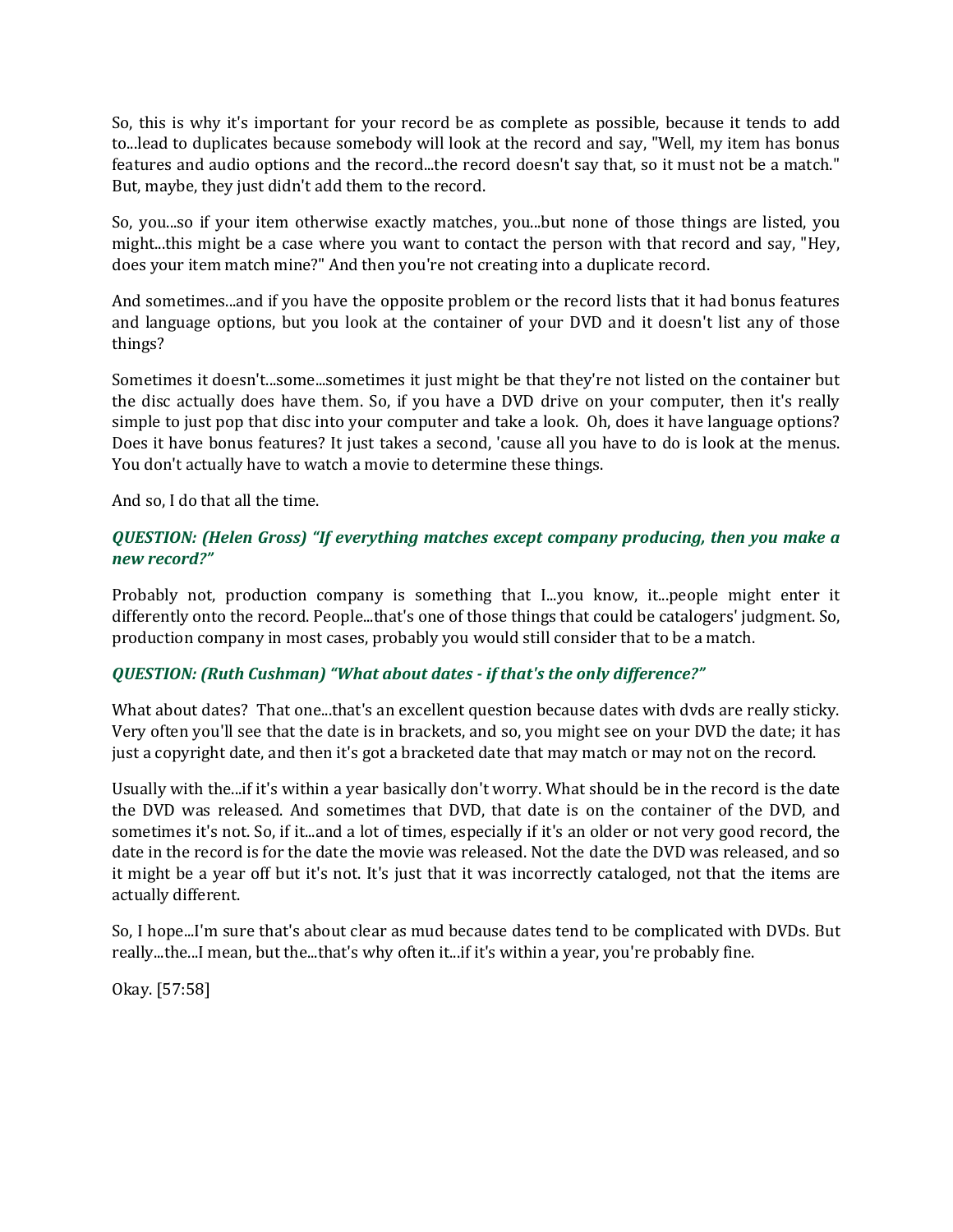<span id="page-16-0"></span>So, one thing where you're going to have...when...this is one of the things that sort of compounds, the making it difficult to find the right record for DVDs, is that now you have records that at first glance are purely identical because you've got the Blu-ray version and DVD version. So, you actually have to see more, you can't tell just from the short display that these are different and you have to look in more detail.

So, but obviously, you do need to have your Blu-ray discs and your DVD discs. Those do belong on separate records because they're different formats. Now if it came in a set, you can have them on the same record but we really recommend that you don't do that. It-it just doesn't serve anybody well. Because your patrons are going to want...your patrons are almost always going to want the Blu-ray or the DVD. They're not going to want both.

They might not care which one they get but they don't want both together. They're going to watch the movie. They're not going to, you know, they're not going to watch the DVD in their car and the Blu-ray in their house. It's just, which is sort of...They just want to watch the movie and they want, so one disk is fine. If you separate them, then you're going to get more circulation out of them, because two people...it can be watching the movie at the same time.

And it makes them easier to find in the catalog, and it's just much more user friendly to divide the sets.

But, we...we're not insisting on it, so if you...if you feel very strongly for some reason that it's better for your library to keep the sets together, then the record will describe both the Blu-ray and the DVD.

And so, it's going to have an 007 for both the Blu-ray and the DVD. It...when you got individual ones you want to make sure that the 007 is correct. So, you're going to have a DVD 007 for DVDs, a Bluray 007 for Blu-rays.

And, you're going to also indicate it...that it's a Blu-ray record. It's going to say in the 538 that it requires a Blu-ray...it's going to...that it's Blu-ray and requires a Blu-ray player, and have a 250 that says it's the Blu-ray version.

So, these aren't duplicates because they're a different format and when you're...so if you have a set then you could end up with a Blu-ray record, a DVD record and a record for the set, Blu-ray plus DVD. And obviously, that just makes it that much more confusing for the patrons which is another reason why we recommend having... separating the sets.

And I want to point out that very often the DVDs that come in the set with the Blu-ray are the exact same disc that you could buy individually and so you don't need to create an additional record for the DVD from the set that's separate from the DVD that sold individually. You can add your DVD holding to the existing DVD record. Occasionally, they're different, and then you would need to create a new record. [1:01:41]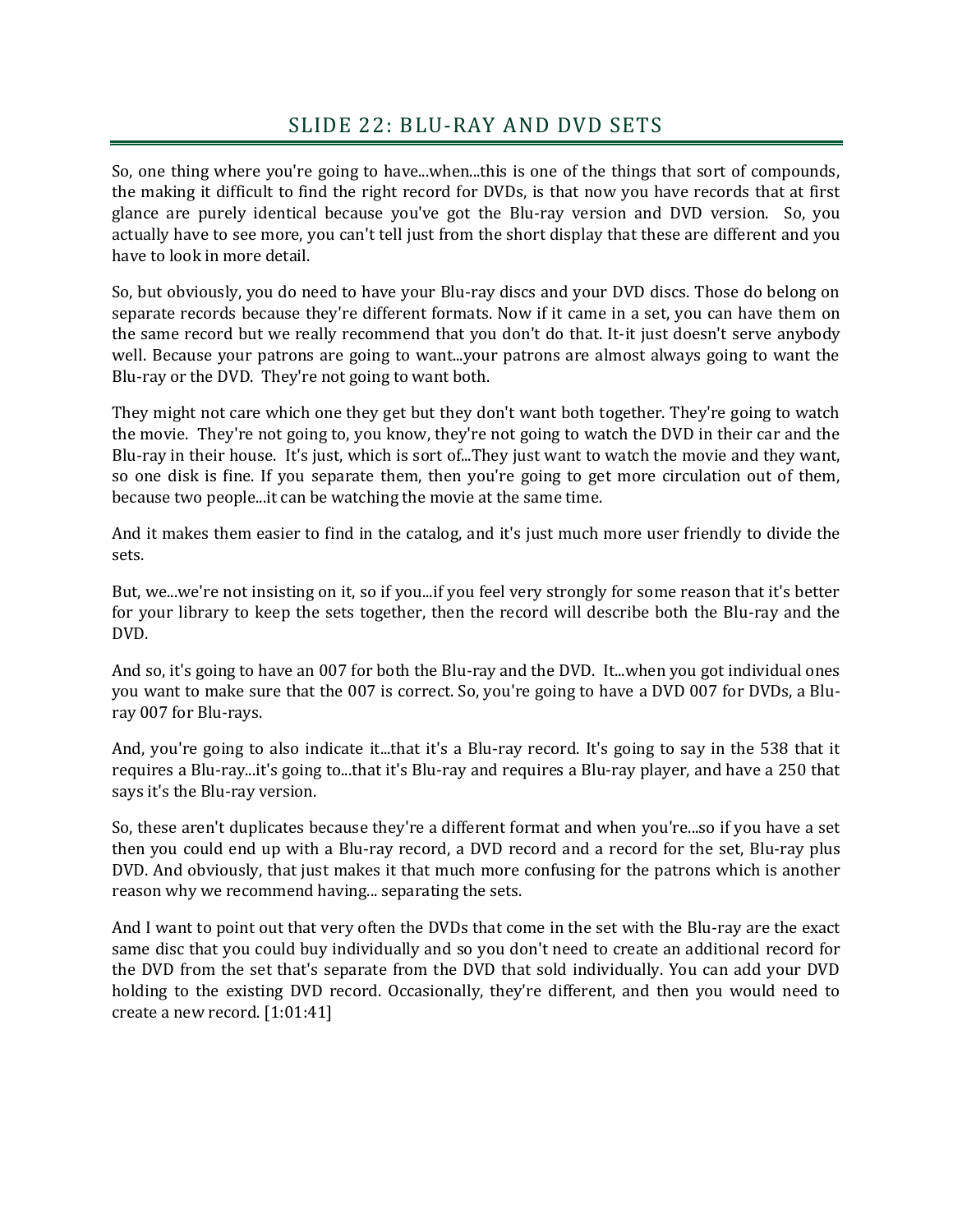<span id="page-17-0"></span>Okay and so, the first line of defense against duplicate records is not creating them. The second line of defense is merging. So, DVDs, especially old DVDs, are one of the things that there are more duplicates for than anything else. And one of the reasons for this is that DVDs usually don't have ISBNs and the ISBNs are what we use for the deduplication. So, the DVDs aren't really affected very much by the deduplications script.

And another reason why there are lots of DVD records is that a lot of the DVD...DVD records are very brief and so, when the migrations occur, the system can't match them.

So, if you know that you have your older records...your older DVD records are very brief with not very much information about the DVD, then it's a huge help if you can go through and merge them because you can tell what your DVD is. You can take a look at the DVD and go, "Oh, this is the version we have."

If there are not a lot of versions of the DVD then it can be more straightforward to merge when there are lots of brief records, but when you have something where you have a lot of different editions, so say, like, you have a DVD of *Gone with the Wind*. If your record just says "DVD-*Gone with the Wind*", then there's no way for somebody to tell, is this, you know, the 50th anniversary edition? Is this a widescreen version? Is this, you know, does it have bonus edition...bonus features? Does it not? Nobody can tell except for you, because you can get your DVD, take a look, and merge it to the...a full record for what you have.

And this provides a lot better access for your patrons, because now you have a record that's got subject headings and summaries and it tells...lists the actors in the film and it can...it tells whether or not you have bonus features, so if somebody's like, "Oh, I've been really wanting to watch, you know, the...the bonus features for this particular movie!" They don't want...which a lot of people love to watch bonus features.

So that is...can be a draw for your patrons. Then having your right items attached to a good record let's your patrons know what you have. And it can increase circulation. And it makes things easier to find, so that certainly is something that would help everyone. Because then when somebody else is cataloging *Gone with the Wind*, if you've gone through and merged in your records then that's five less *Gone with...Gone with the Wind* records that somebody has to go through to figure out, "Wait, is this one the one that's a match for mine? Is this one the one that's a match for mine?"

<span id="page-17-1"></span>So, we really encourage you to take a look at your older DVD records and merge them to good records. [1:04:48]

# SLIDE 24: USEFUL WEBSITES

So, here are our standard links that I like to provide. The Procedure Guide, the Cataloging Manual, and the Cataloging Blog and also Bib Formats and Standards.

And so, any more questions about duplicates or merging or the 006, 007, and LDR field? [1:05:16]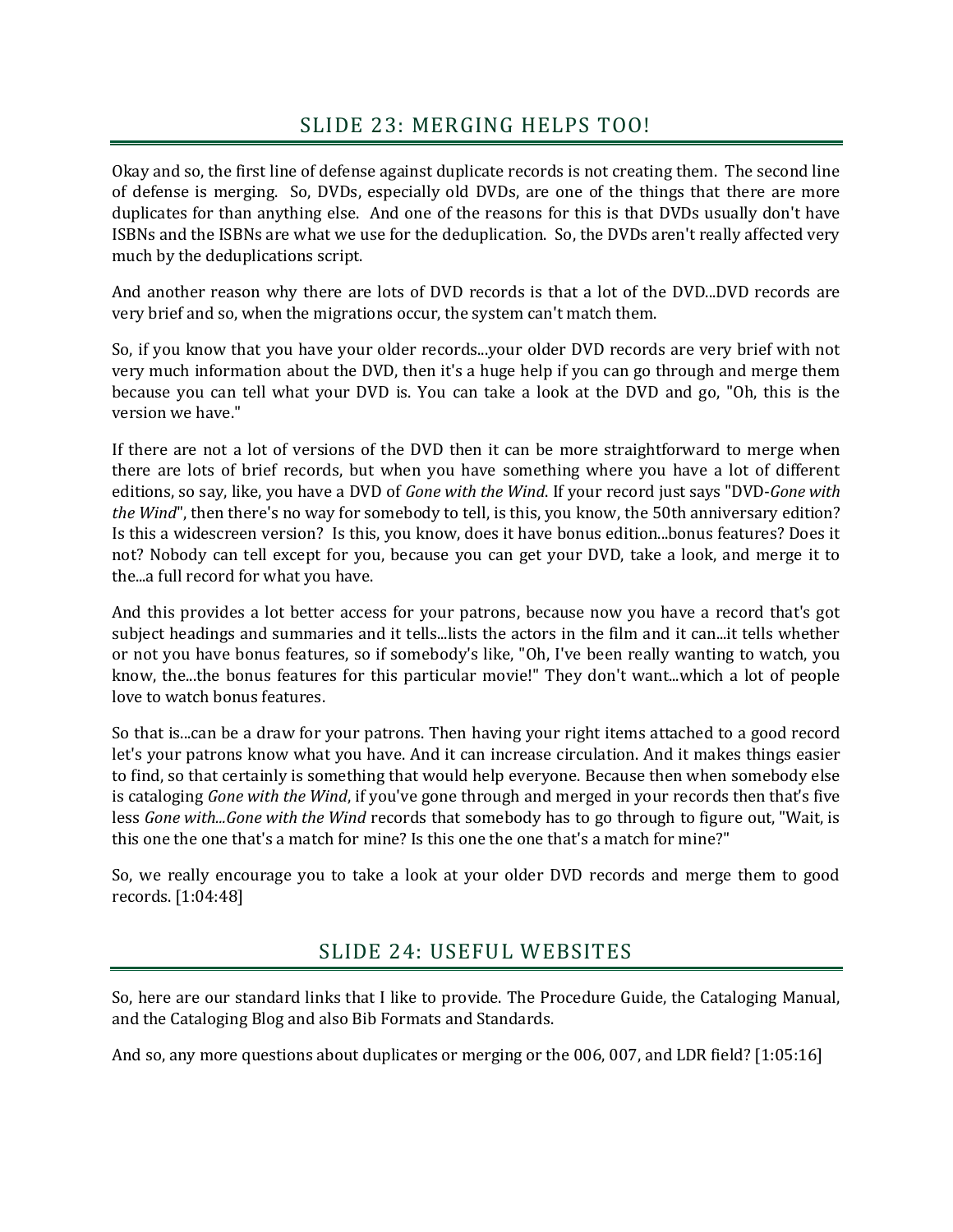<span id="page-18-0"></span>Okay we've got...we've got a few quizzes for you. A couple of things to see if you were paying attention and also a poll to help us out in planning the next roundtable. So, let's see...

We've got a question about the leader, and also some practical information about the 007. And second one is sort of an opinion poll but I also...I do have kind of one in mind.

So we'll give you a minute to take a look at those and then talk about them. So, and, don't worry, you're...we're not going to punish anybody for getting a wrong answer. So, go ahead and feel free to jump in; answer the poll. You'll still get your LEU, even if you get them wrong.

Okay, so, the first one is, "What is the leader?"

And we've got:

- The leader stands...the LDR stands for Leader and it provides information about the MARC record. It...
- The leader is ... stands for length a DVD runs, and it is where the running time for the movie should be recorded.
- A leader stands for Leader and that's where you put the most important information about the item.
- Or none of the above.

Okay, so, the correct answer is the first one. It--it does stand for leader and it does provide information about the MARC record. The second one where it says it stands for Leader, we had a few people put...guess that and it's not where you put the most important information about the item.

The leader, it provides information about the MARC record, not the item being cataloged.

Okay, so, our next question: "What is the most practical thing to take away from this roundtable?"

- Well, so the first one is make sure you examine every single code and digit in every MARC record.
- Check records for video recordings for the 007 and make sure it's coded for the correct format.
- And the 006 provides additional information beyond the 008.
- And the 007 field is repeatable.

So, the...the last four are all correct. I think that the "Check video recordings for the 007 field and make sure that it's correct." Or I should say the last three…

Sorry, the formatting is weird so we've got extra bullets in there.

So, they're all true, but I think that the video recording one is the most practical. This is something that you should do and look at when you're cataloging your records. The first one, "make sure you examine every single code and digit in every MARC record," I don't think that's very practical advice because probably most people don't have time to do that, to be quite frank. In an ideal world, you would do that, but, I mean, I recognize that I don't have time for that and I'm sure you don't either.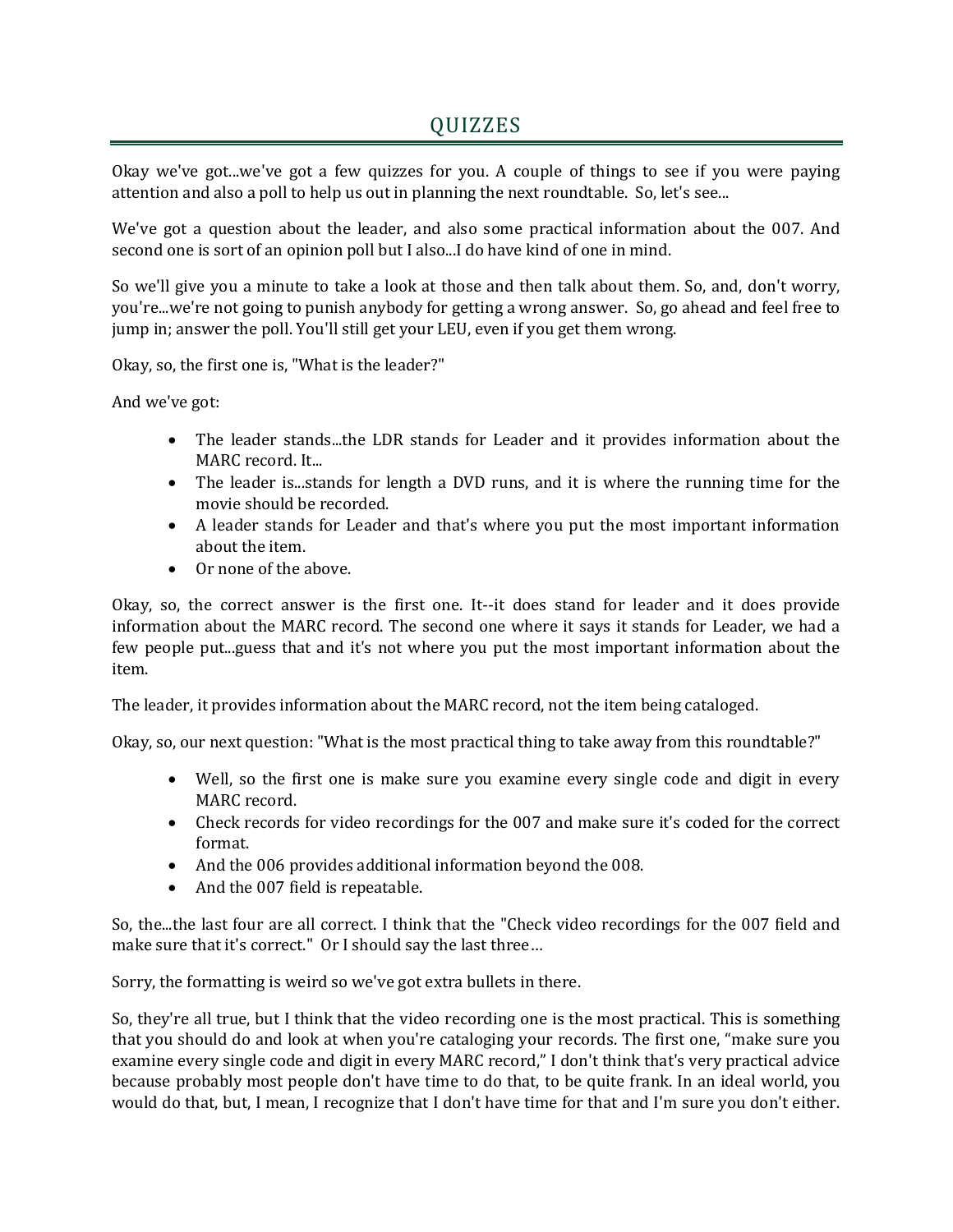But, this points you to some things that you should be aware of that can cause problems, and that...to look at, if, hmm, something seems weird about this record, and, likely in our next version of Evergreen, we will be...we will have an option to filter the searches for DVDs by whether it's a Bluray or a VHS or a DVD. So this is why we really focused on video recordings, which would be really useful for the patrons but it will only be really useful for the patrons if the 007 fields are coded correctly. So I wanted to make everybody aware of the 007 and what they're for, and why you should take a look at them. And at the very least make sure that the code for the type of video recording it is is correct even if you don't look at every single code in the 007 field.

When you're doing original cataloging, I do think you should look every single code and make sure it's all correct because you have...you're creating this record and you should take ownership of it and make it the best record that it can be. When you're doing copy cataloging you kind of have to trust the cataloger that came before you, and so you don't necessarily have to look at it quite as carefully. But you...but as you know you should look for the basic matching points and one of the basic matching points is, is your item a DVD or a Blu-ray? So you'll want to make sure the record reflects that accurately. [1:11:09]

# POLL: FUTURE ROUNDTABLES

<span id="page-19-0"></span>And finally we've got a little poll for you.

Okay, so, which one of these would interest you most for a future roundtable?

Probably should have made this a multiple selection option that, would any of these you?

And, if you have an idea for something that you think would be super helpful, please go ahead and enter that in the chatbox. If there's something that you've been dying learn about...

Okay, right now it's looking like original records is taking the lead.

<span id="page-19-1"></span>Okay.

### Q&A

#### *QUESTION: (Jeanne Brock) Please go over the kit coding again.*

Okay, so we have request to go over the kit coding again. So, specifically, do you mean the coding for...do you mean in general? Do you mean the coding for the 006 and 007?

'Cause, of course, there's a lot of coding, but let me...I can pull up the 006 and...or I can pull out...up the kit template and do you mean kits and do you mean general kits or the audiobook read-along?

#### *COMMENT: (Jeanne Brock) General kits, you mentioned earlier*

Okay, general kits.

*COMMENT: (Mary Emmrich) Sarah, I think it would be helpful to define the term "kit" for everyone.*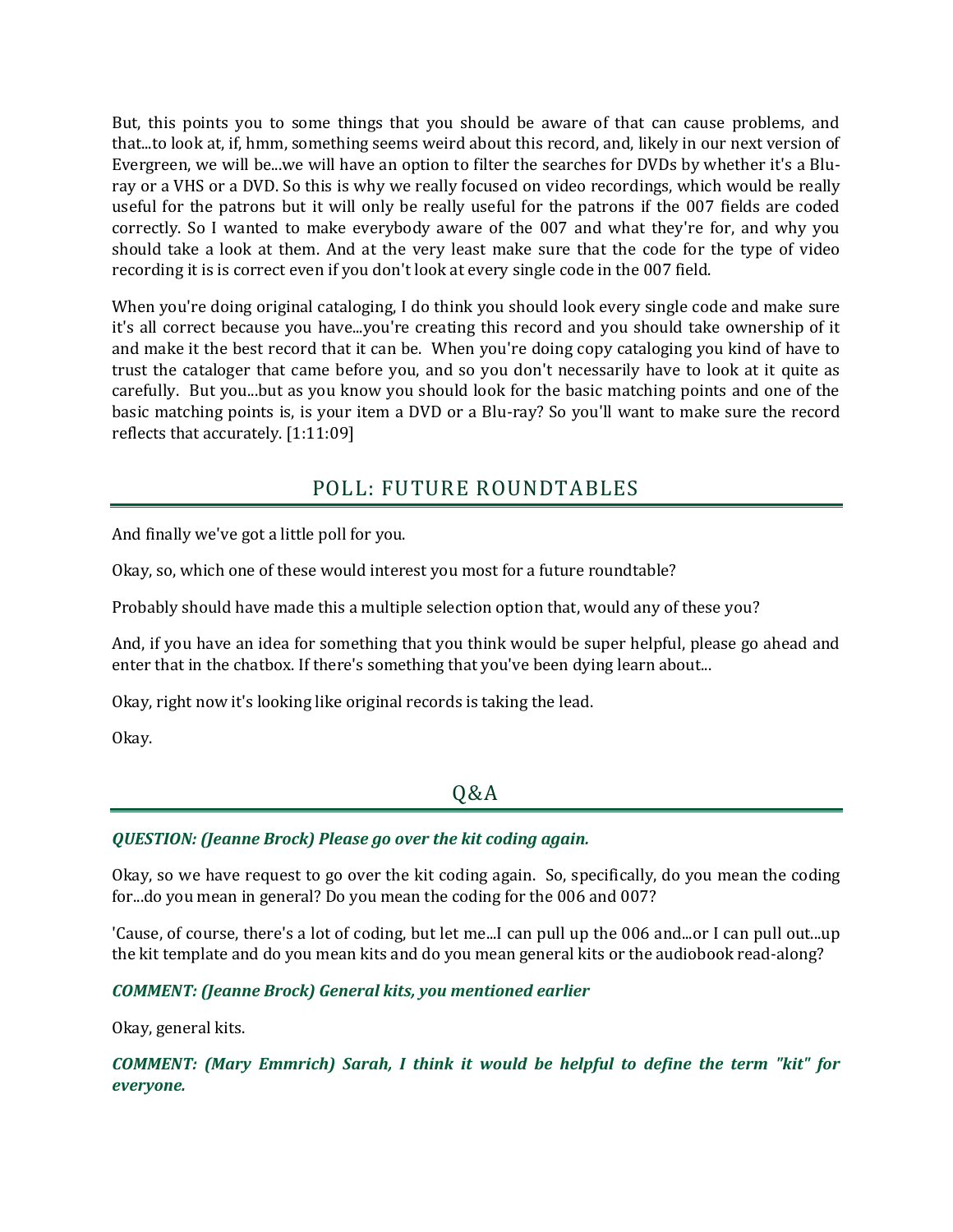Okay, we have that...it would be helpful to define the term "kit." Okay, if only that could be done!

So there...so there are actually in a few different definitions of what a kit is, and it kind of depends on the context. For cataloging purposes, something that's coded as a kit would be something that includes materials that have multiple formats without any one being the primary item in that...without any of them being primary. So when you're talking about a book with...that comes with a CD, you are usually considering one of those to be the primary item. When you have a kit one, you don't have something that's primary.

#### *COMMENT: (Jeanne Brock) Educational kits.*

There's also educational kits that include a tool...that could include...that can really include just about anything. They often include toys, sometimes they don't even include media but they just are kits that include various packets and books. And workbooks et cetera. And so, even though those technically don't include various types of media, they're still considered an educational kit.

So let's load the kits...

Okay, so, yeah, educational kits are probably the ones that we have to deal with most commonly in public libraries, so--so, basically here is the original...here is the template for kits. So when you have a kit, you're going to take a look at what types of materials are in your kit. So, if you have a kit that

is basically all textual material, which could happen where you just have several different work...you have a few different workbooks, maybe it has flash cards, so essentially, it's all text. Flash cards are kind of iffy; those might be considered art. But, so, then you would actually go ahead and remove the 007 because the...you're not...you don't have additional accompanying material.

If you have a kit that includes an audiobook...that includes a CD or a CD-rom, then you're going to add an 007 for the CD-ROM. If you have a kit that includes a DVD, then you would include the appropriate 007 for the DVD.

So, like I...we include the 00...two of them in the template by default sort of just as a "Hey, don't forget about these!" So you need to take a look at them and see if they apply to what you're cataloging.

Does that help? Is there something else I could be more...I could cover more specifically?

And you might well be including 006s as well. It going to depend on what...it's going to depend on the content of your kits.

So kits, they...every kit is different. And so, in this record, you'll see, you know, it sort of provides a little bit of guidance where it says, like, right here, list the types of materials found, the size of the container, the contents of the kit.

So, this isn't just to tell you, you know, "oh, this is what I need to put here." Now, when you create this, you're going to remove the little descriptions. And if you don't have any 599 you would remove that too.

So, let me know if you had further questions about that, and the floor is now open for any questions. This is a roundtable so in addition to the LEU portion...the roundtable portion which is LEU-free is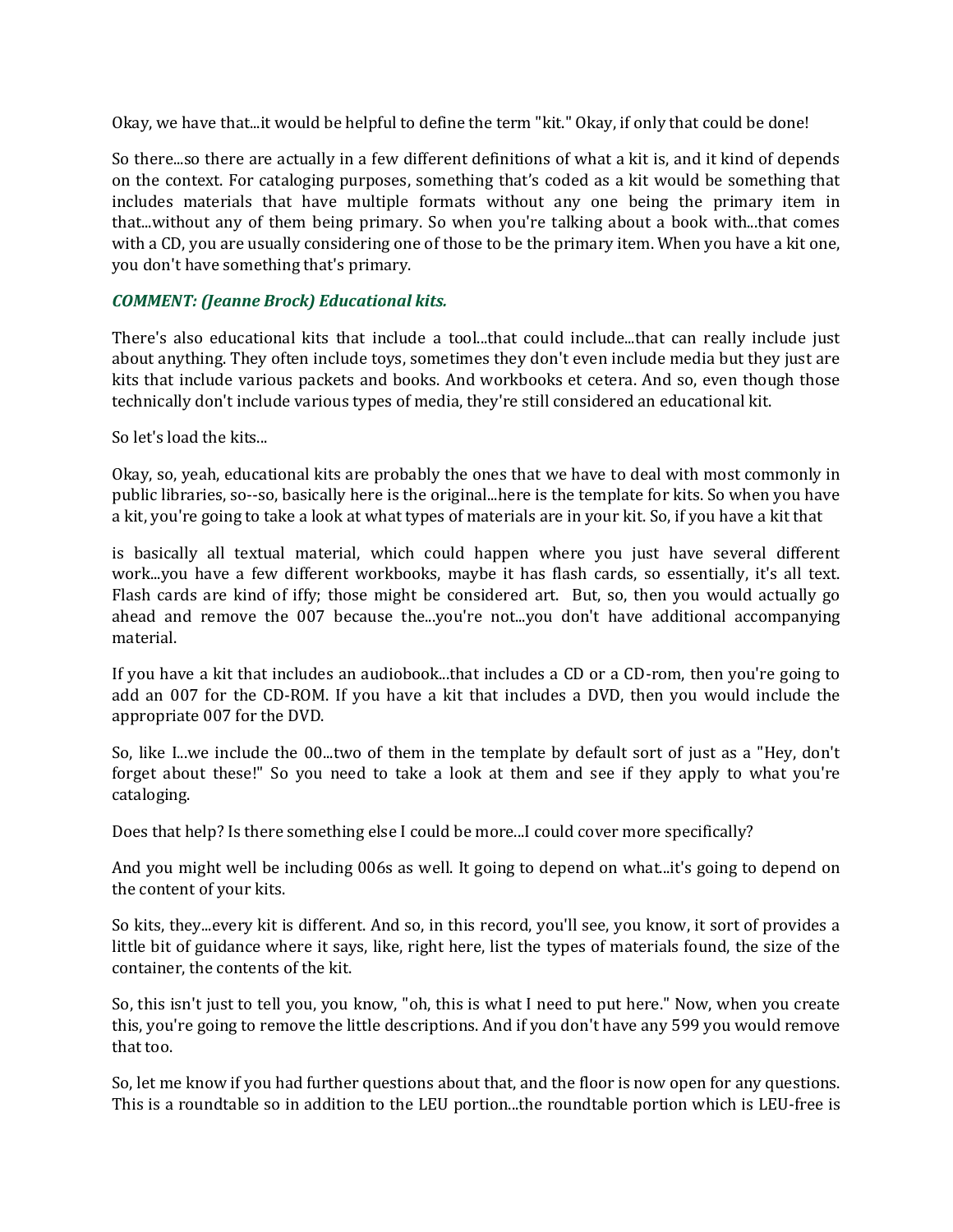an opportunity to ask any questions, any burning issues that you got, anything that come up for you lately, something you've been wondering out...about, let us know and we'll do what we can to help!

### *QUESTION: (Mary Emmrich) Would we be able to put together an RDA cheat sheet for our smaller libraries, or for libraries that cannot afford the RDA toolkit?*

Actually, that...we--we've sent out a lot of information on RDA. The thing about RDA is that it's really not possible to create a cheat sheet per se, because there's so much that needs to be covered! So, I--I actually...I have been meaning to create a tip sheet that basically compiles all of the--the links for RDA information that we've sent out. And I'll make a note to get to that in--in the next week or two.

And--and you'll see that the RDA templates are now up, so that's something that actually kind of can help as a little bit of a cheat sheet that you can take a look at those and know...to see, sort of, what you might expect to see in an RDA record.

### *COMMENT: (Christie Carnahan Whitton) On the RDA site, there are good examples that all can view*

Oh, and Christie points out that on the RDA site, there are good examples of it that anybody can view, so and those are accessible even if you don't have the toolkit. And that's something that I'll include in the...the round-up of links.

#### *QUESTION: (Karen Reynolds) What kind of a record would be a temporary record?*

Why would you use a temporary record?

Okay, generally you wouldn't, but, say, for instance, you have a--an item that's...is, like, a local item that going to require original cataloging that somebody wants to check out right now. You could...probably the best thing to do would be to use the Pre-Cat function for that, but you could also create a temporary record especially if this is something that maybe you have several people that are waiting for.

So, you could create a temporary...so, if you create a temporary record then you could place holds on it, and then when all these people have used it, when it comes back in, then you can create your full record. So it--it's going to be a rare thing, but it is an option for something like that.

### *QUESTION: (Jennifer Steffey) Will there be a list of the minimum RDA tags that are required by Evergreen?*

Well, no.

I mean, if you take a look at the templates, those...I guess, those are sort of the minimums. Basically, I--I just don't think that that's something that we could reasonably do, because a lot of them it's ifthen type of situations. So you can't come up with a minimum tag list because it depends on what- what you have in your hand. Things are required in specific situations, so there's no way to cover every specific situation.

### *QUESTION: (Karen Reynolds) What would I do with materials I want to add for our library only, that are for our literacy program?*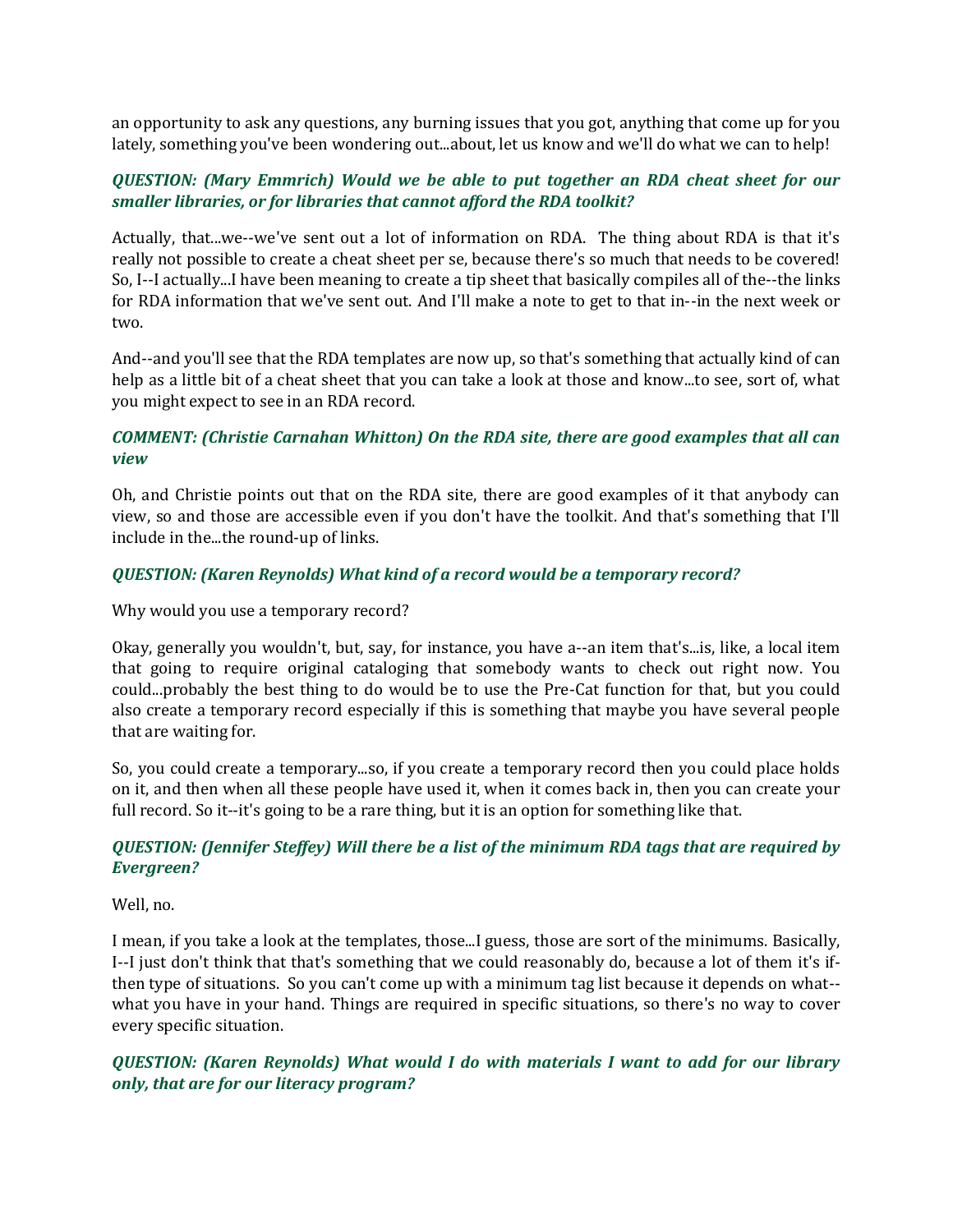If it's...it depends.

Are you talking about it...

So, if you have something that, for instance, doesn't, okay, so it doesn't go outside of your library, then, I think, you need to catalog it as...Well, like, in terms of circ modifier, it's probably going to...it...you...It-it depends and it might be better if you have...if you have something specific, if you send me an e-mail, I can probably answer it a little more directly. But you can set things as not holdable. So, that prevents it from transiting.

Yeah. So there is...so there's a couple of...there are a couple of different parameters. So, if it's something that is locally...by locally, you mean, just staff and you don't want it visible on the OPAC, you can also mark things that are not OPAC, that you can also make them not OPAC visible. If it's something that your users can use and you do want OPAC visible…there's a little bit of...there's...you can't really make anything holdable for your patrons and not holdable for everyone else, so that's a consideration.

### *QUESTION: (Helen Gross) Going back to DVDs, if there are different producers, say Sony and Arc out of Canada and you put them on the same record, do you make note of the second producer in 500 field or a simple copy note?*

Well, let's see. Okay, so, say Sony and Arc of Canada...and you put them on the same record, do you make note of the second?

Okay, if...it depends.

If your item...If it's a matter of the record lists one and your item lists two, then I would probably say, "Don't worry about it," and just add your holding. If it's a record...if it's an...if it's an issue of the, your item lists one and the record lists a different one that's a...a little bit sticky. You might...that might be a case where you stick the disc in and take a look because you might find that if you look at the actual movie you're... the disc does list the one that's in the record. And then again, yeah, if it...you could put a copy note to yourself to indicate, "Okay, this is what our container said."

It's--it's, it wouldn't be something that would go in a 500 field. If it's something applies to everyone. it actually still goes in the 260 or 264.

#### *QUESTION: (Mary Emmrich) What about age protection?*

Let's see. What about age protection?

Yeah, so, with...well, with age--age protection makes it so your patrons can place a hold but nobody else, but that only lasts for six months. So, I mean, I guess, if you are really determined and keep track of it you could delete and re-add it every six months. And that's actually something that really should probably be addressed by EC, that there are some materials that are not going to...that, you know, are local type materials only. I mean, I think that they've never addressed this because it...it goes contrary to the spirit of the consortium, but I think practically, we can recognize that there're some things that, you know, it's better not to circulate beyond your library, so that...and that might be a...might be something to take to the EC.

#### *QUESTION: (Shayna Myers) When will this be available online to review?*